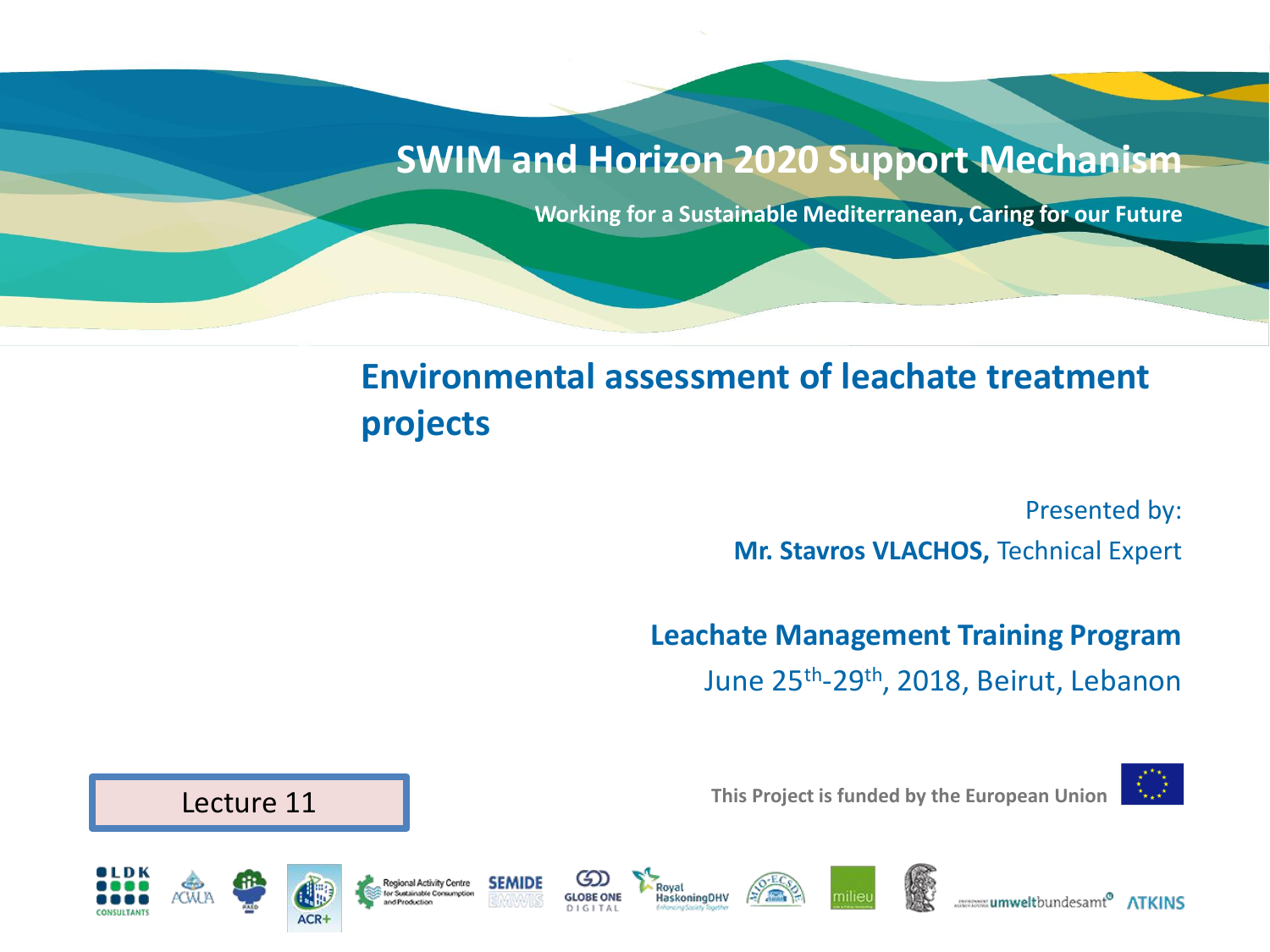## **Outline of the presentation**

- **What is the Environmental Assessment**
- **Identification of the problem**
- **Evaluation of alternative solutions**
- **Identification and evaluation of alternative design concepts in the selection of a preferred design concept**
- **Preparation and submission of a Project File for public and government agency review**
- **Implementation of the preferred alternative and monitoring of any impacts**



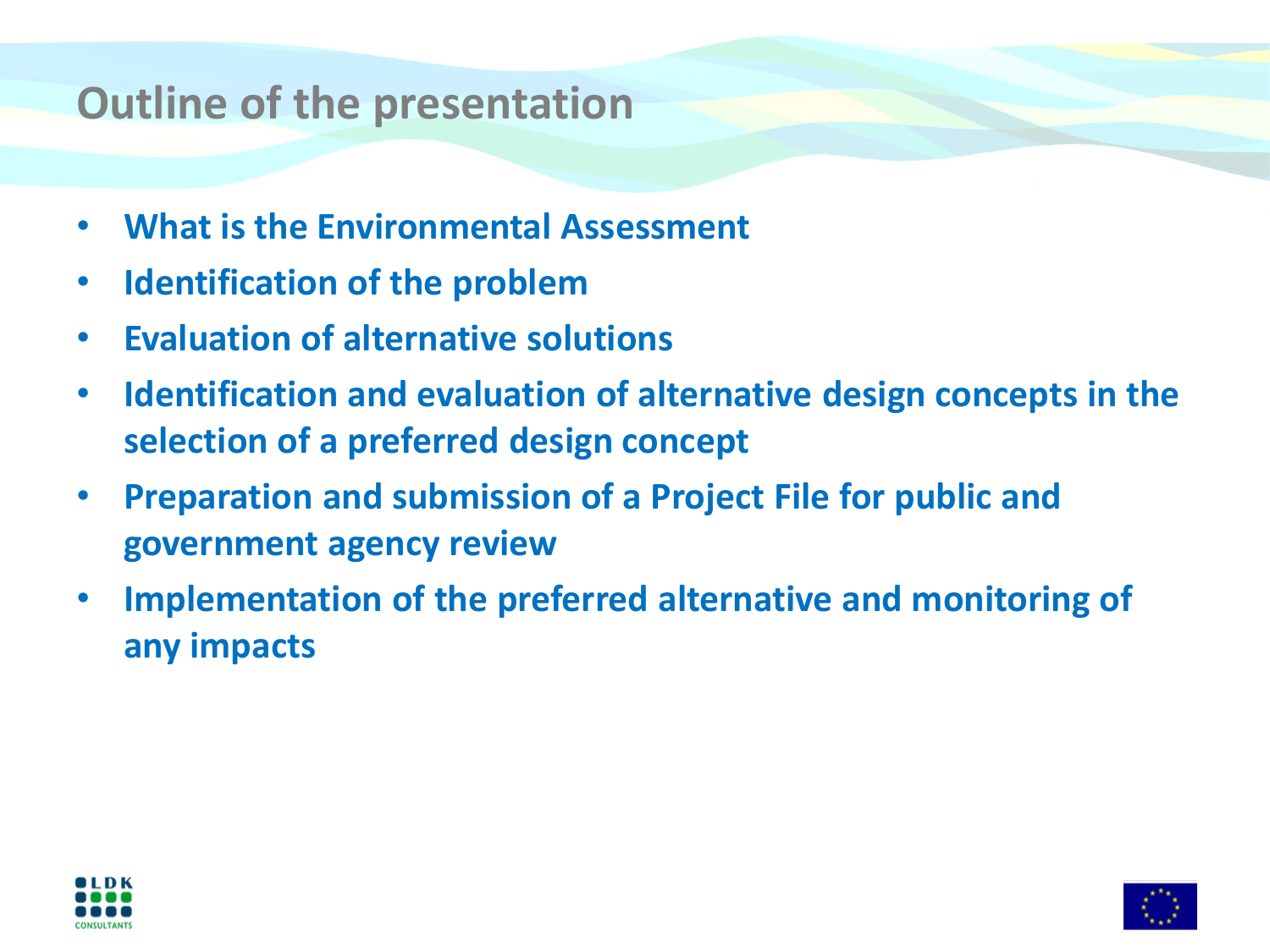### **What is the Environmental Assessment**

- **Environmental assessment (EA) is the assessment of the environmental consequences (positive and negative) of a plan, policy, program, or actual projects prior to the decision to move forward with the proposed action**
- **The purpose of the assessment is to ensure that decision makers consider the environmental impacts when deciding whether or not to proceed with a project.**
- **EAs are unique in that they do not require adherence to a predetermined environmental outcome, but rather they require decision makers to account for environmental values in their decisions and to justify those decisions in light of detailed environmental studies and public comments on the potential environmental impacts**



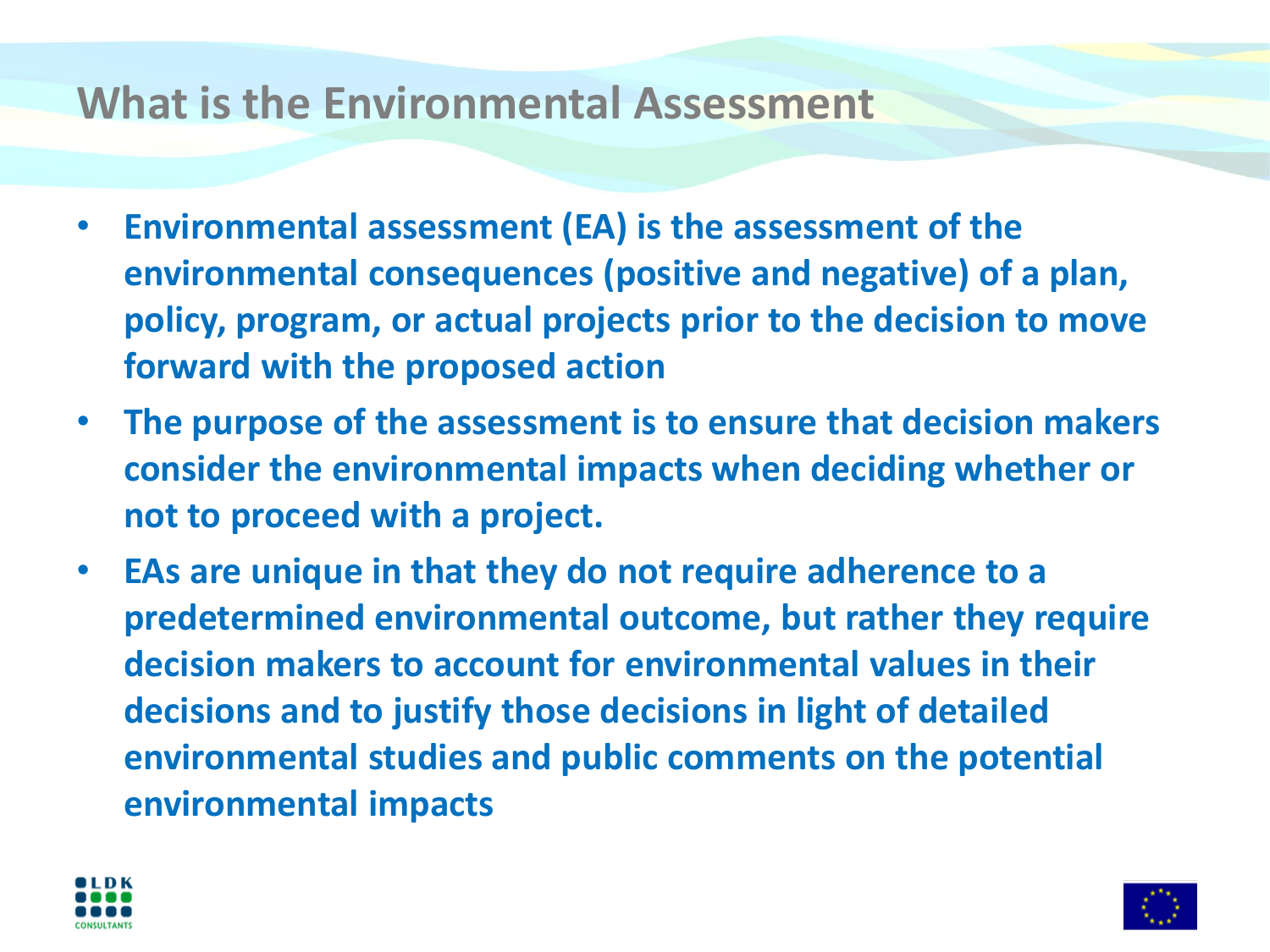### **Description of the project**

- **Description of actual project and site description**
- **Break the project down into its key components, i.e. construction, operations, decommissioning**
- **For each component list all of the sources of environmental disturbance**
- **For each component all the inputs and outputs must be listed, e.g., air pollution, noise, hydrology**



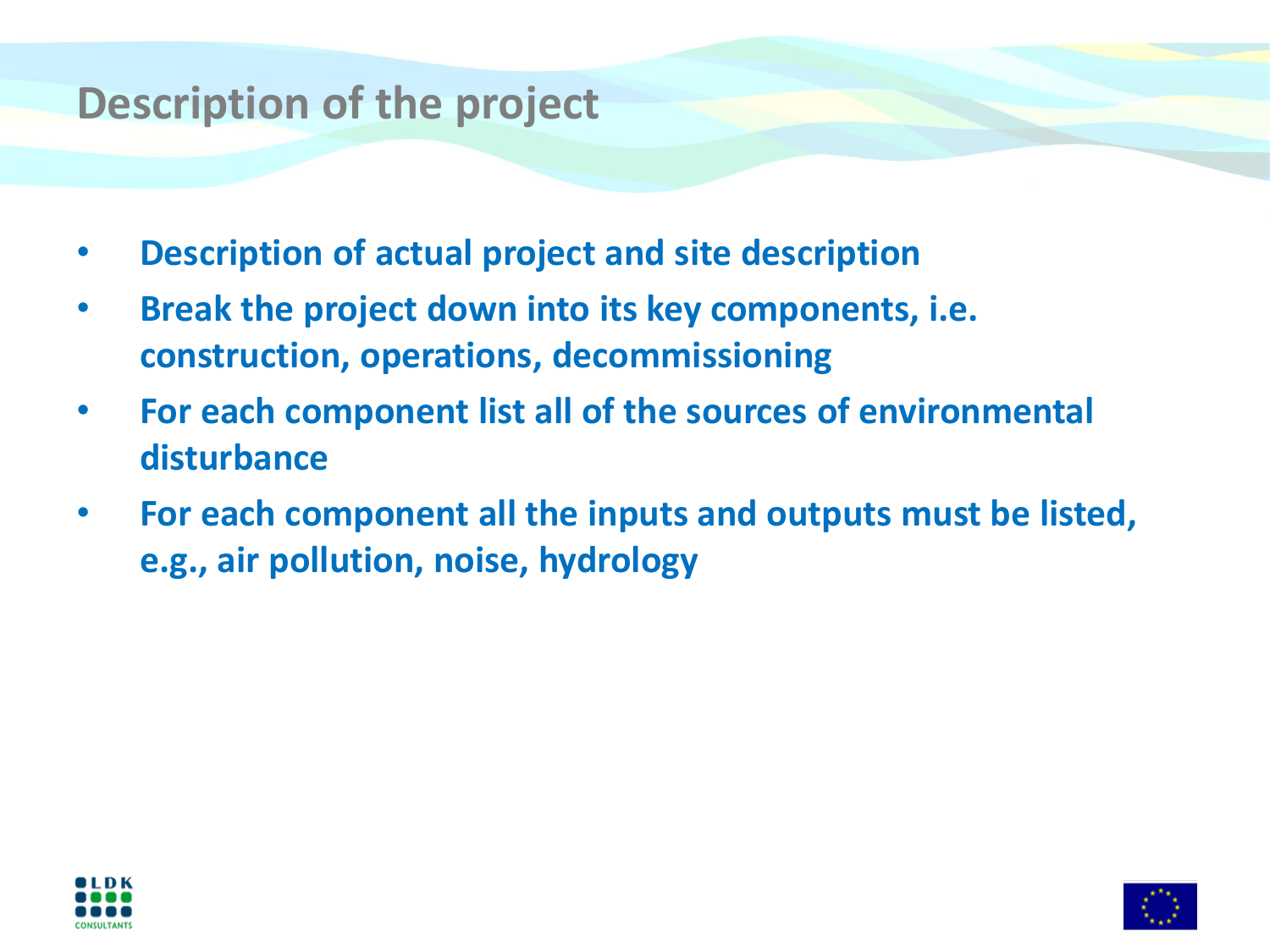## **Baseline scenario (1/2)**

- **Typically the starting point of the assessment Process**
- **The Baseline is a description of the current status of the environment in and around the area in which the Project will be located.**
- **Specifically, developing a robust Baseline scenario for the EIA serves two key purposes:**
	- it provides a description of the status and trends of environmental factors against which significant effects can be compared and evaluated
	- it forms the basis on which ex-post monitoring can be used to measure change once the Project has been initiated



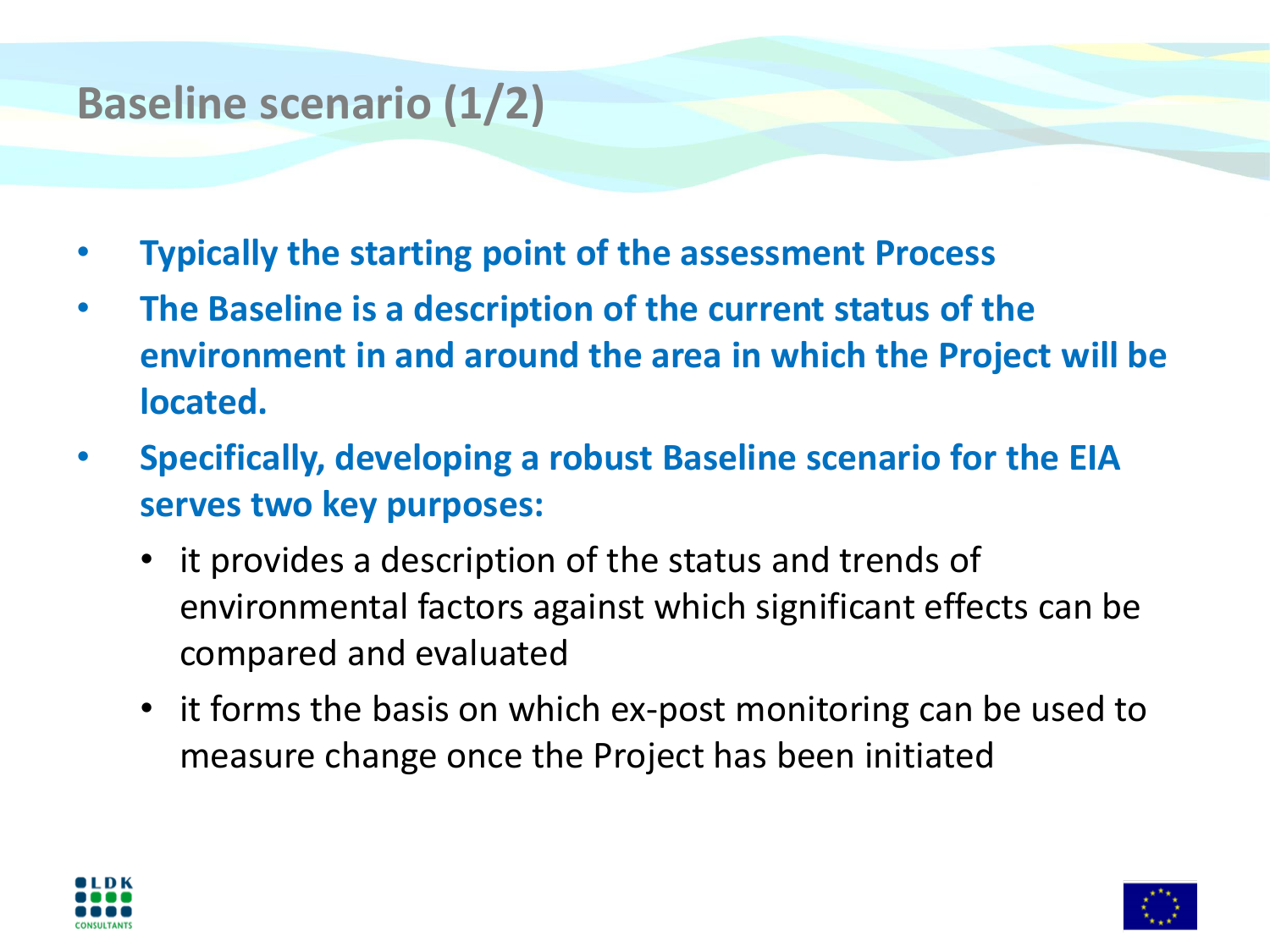## **Baseline scenario (2/2)**

- **The Baseline assessment needs to be detailed and comprehensive enough to allow for an understanding of the extent of environmental impacts, but must be conducted within a reasonable time and with a reasonable amount of effort on the part of the Developer.**
- **The collection of relevant data is critical to a robust assessment of the Baseline. Data should be identified and assessed by qualified experts**
- **Efficiencies in data collection from existing databases, free services, and other relevant environmental assessments should always be investigated.**



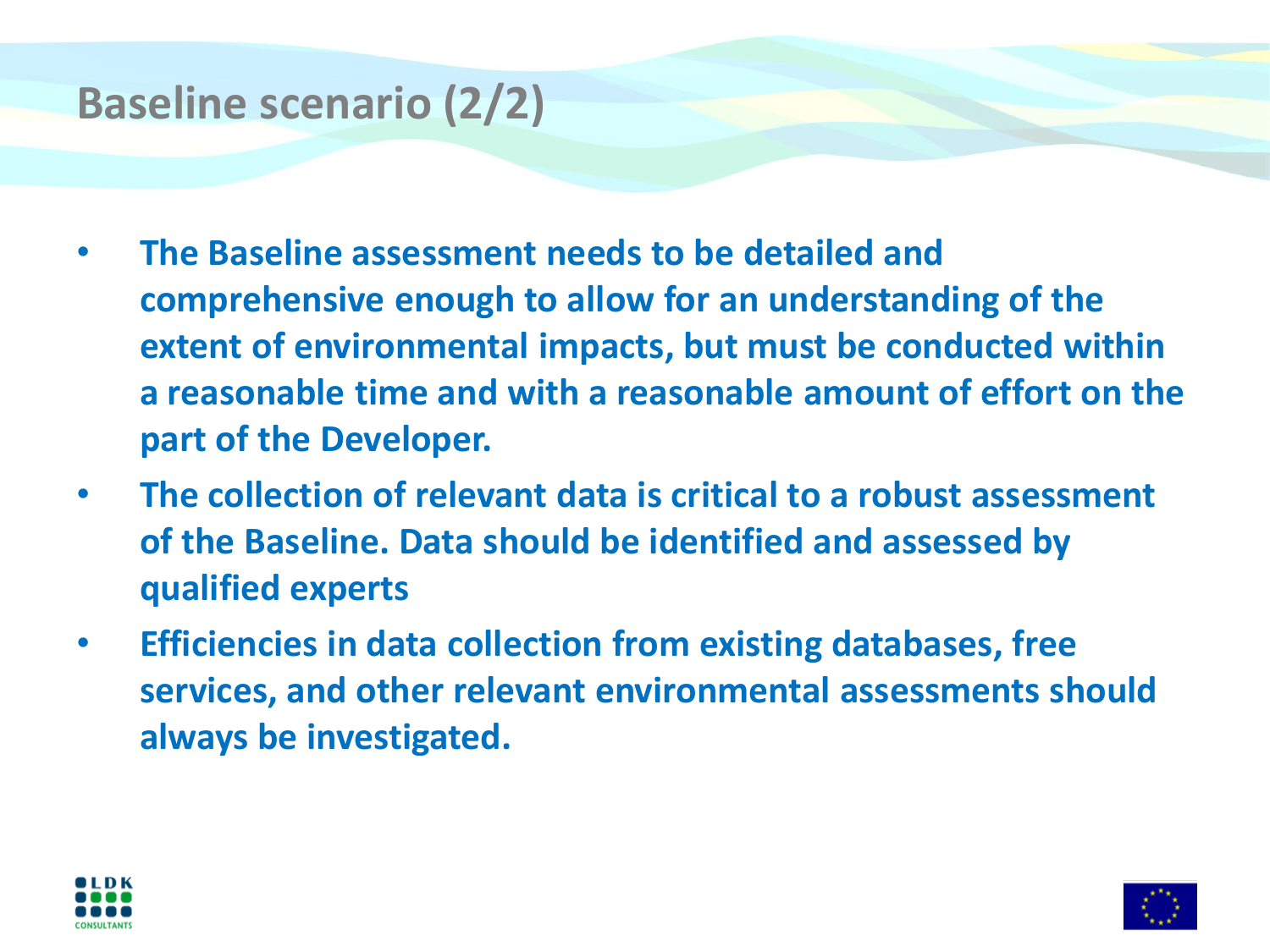### **Assessment of the Alternatives (1/2)**

- **Examine alternatives that have been considered**
- **The alternatives should be built upon the findings of a preliminary engineering assessment completed at the start of the EA process**
- **Example:**

Alternative 1: No action

Alternative 2: On Site Treatment and Infiltration

Alternative 3: On Site Treatment and Discharge

Alternative 4: Pump Leachate via forcemain to the existing sanitary collection system



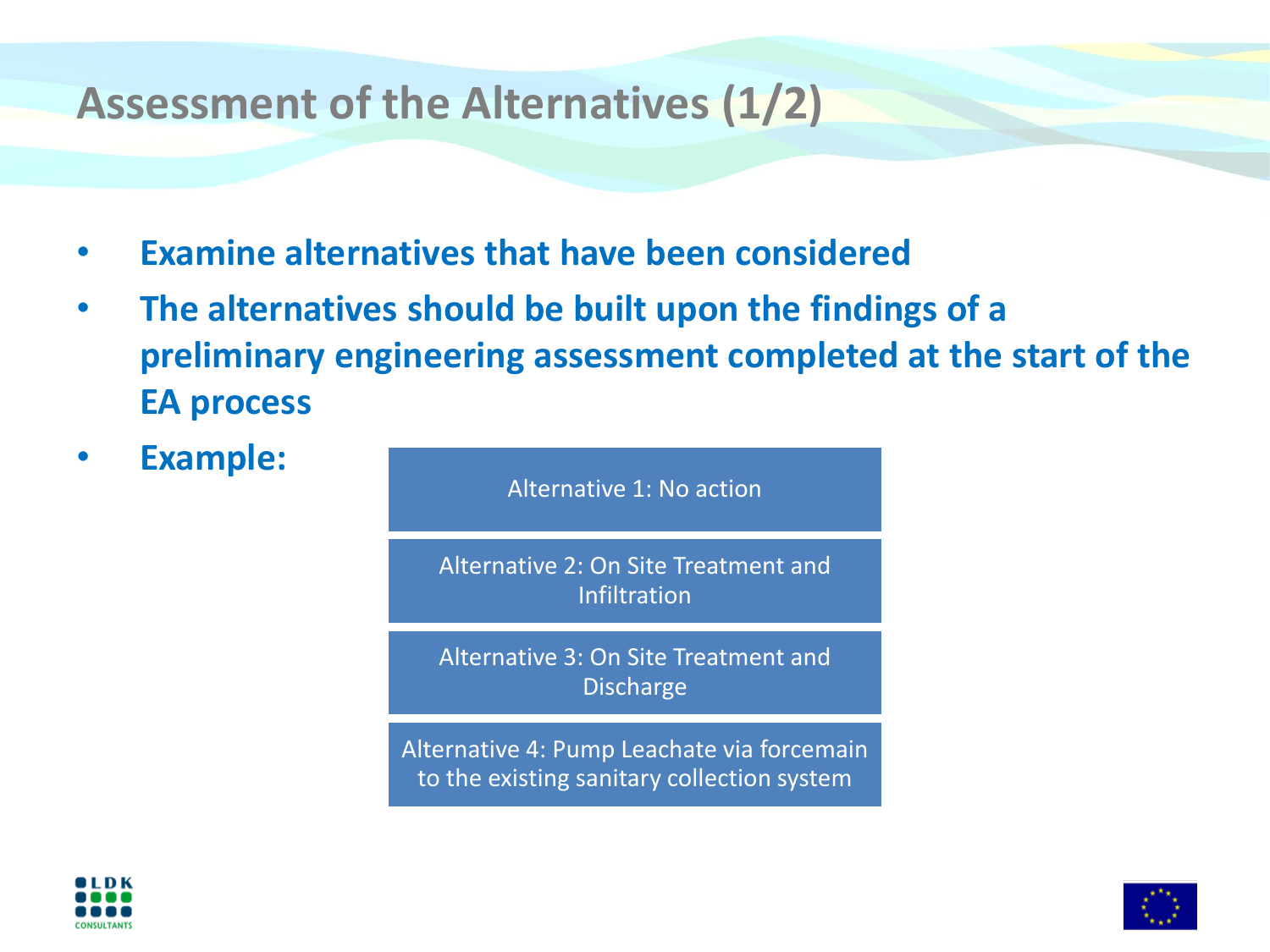## **Assessment of the Alternatives (2/2)**

#### **The Developer needs to provide:**

- **A description of the reasonable Alternatives studied**
- **An indication of the main reasons for selecting the chosen option with regards to their environmental impacts.**

**Some examples of the types of Alternatives to be considered, include:**

- **the nature of Project;**
- **timeframes for construction or the lifespan of the Project;**
- **process by which the Project is constructed;**
- **equipment used either in the construction or running of the Project;**
- **site layout (e.g. location of buildings, waste disposal, access roads);**
- **operating conditions (e.g. working schedule, timing of emissions);**
- **physical appearance and design of buildings, including the materials to be used;**
- **means of access, including principal mode of transport to be used to gain access to the Project.**



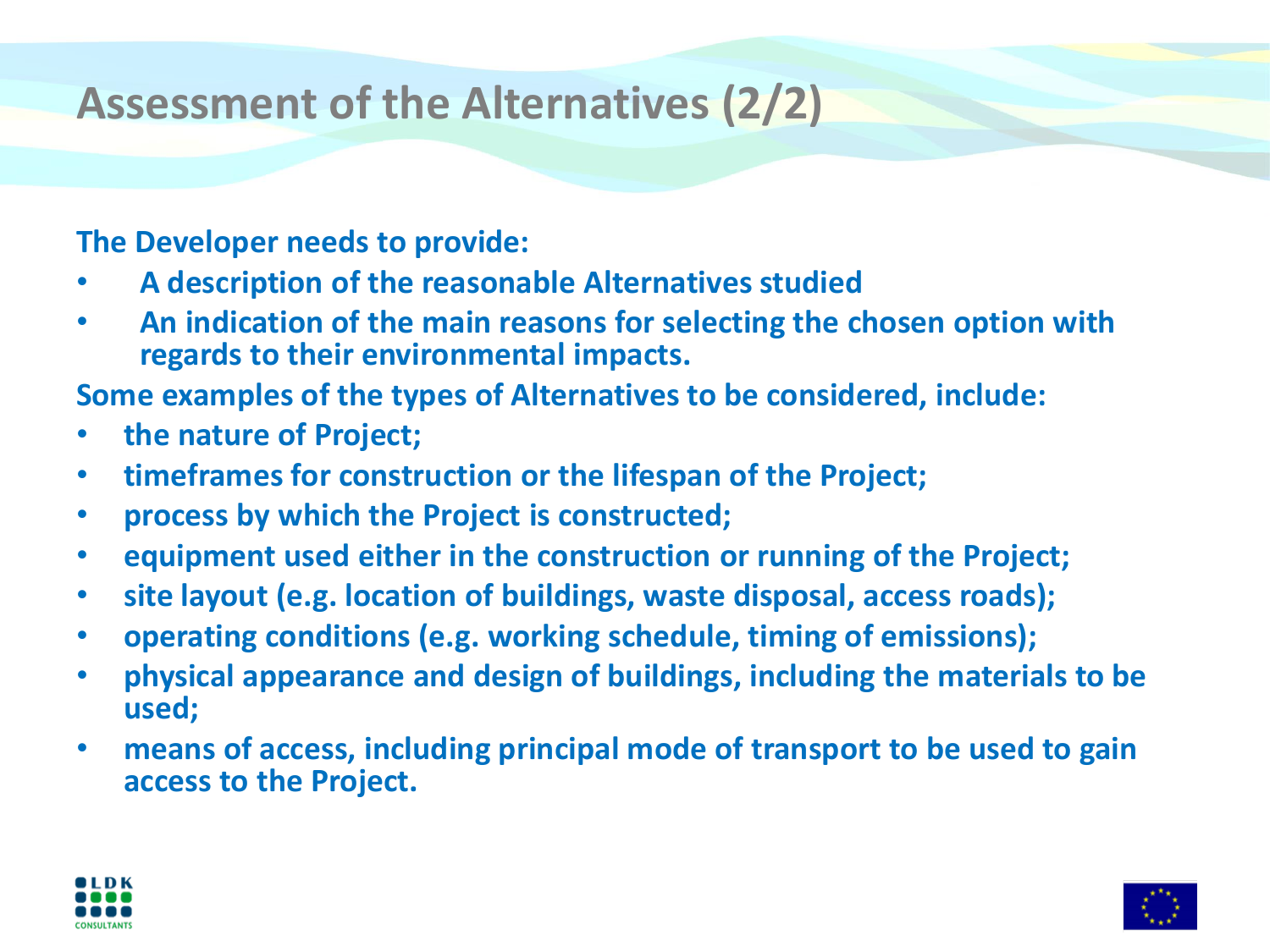### **Description of the environmental factors**

- **List of all aspects of the environment that may be affected by the development**
- **This section is best carried out with the help of local experts**
- **Environmental components that might be examined within the alternative solutions context:**
- **Aquatic environment (biodiversity)**
- **Terrestrial environment**
- **Social environment**
- **Cultural (Heritage)**
- **Economic environment (municipality)**
- **Technical (transportation)**



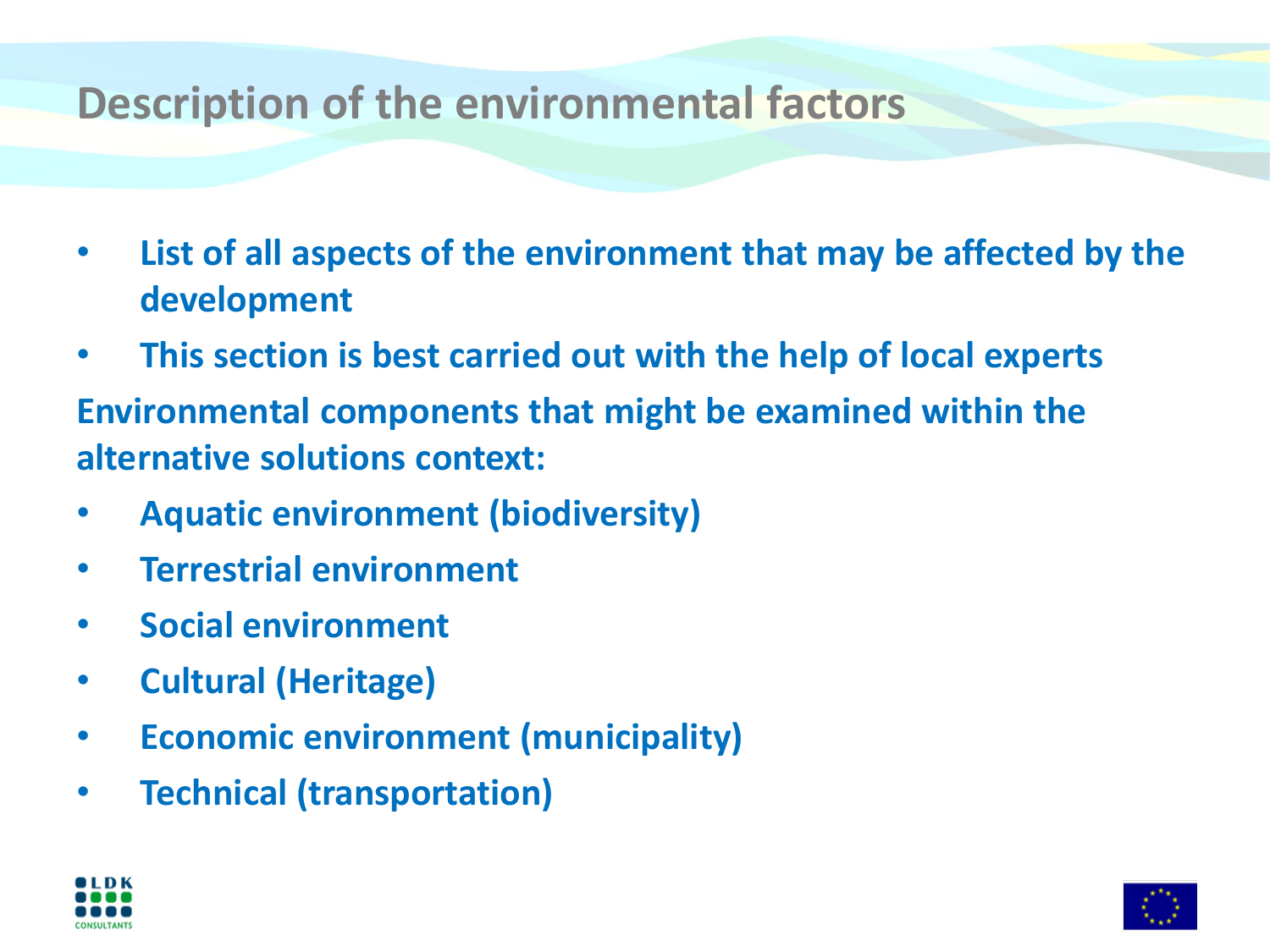# **Description of the significant effects on the environment**

- **The word significant is crucial here as the definition can vary**
- **The level of effect is often characterized as Low, Moderate, High**
- **The matrix is a tool used in the systematic examination of potential interactions**



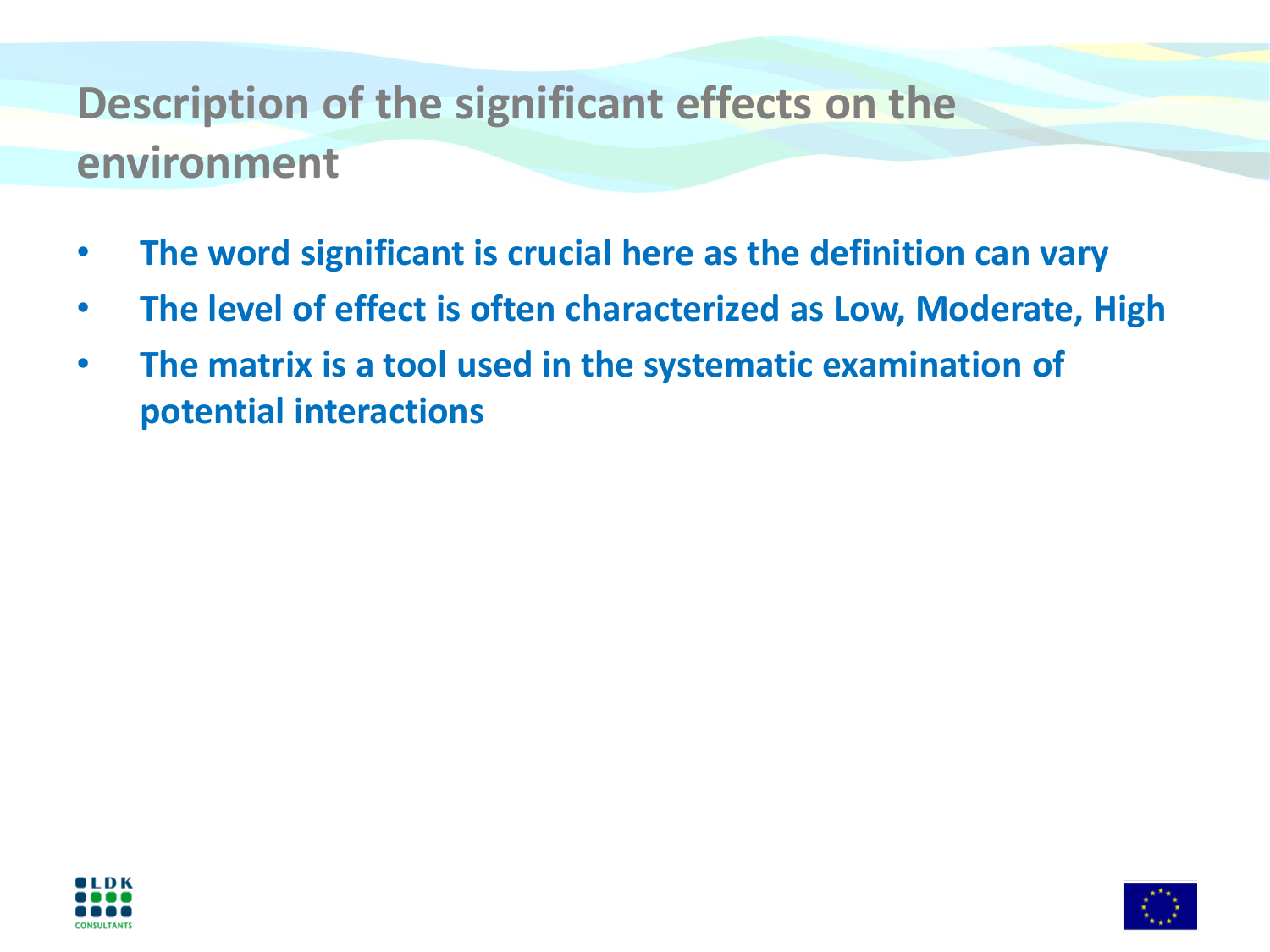# **Impact considerations on the environmental factors**

# **(1/3)**

| <b>Environment</b><br>al<br><b>Component</b> | <b>Option</b>                            | <b>Level of</b><br>effect | <b>Impact Considerations</b>                                                                                                                                                                                                                                                                                                                                                                                                                                                                                     |  |
|----------------------------------------------|------------------------------------------|---------------------------|------------------------------------------------------------------------------------------------------------------------------------------------------------------------------------------------------------------------------------------------------------------------------------------------------------------------------------------------------------------------------------------------------------------------------------------------------------------------------------------------------------------|--|
| Aquatic                                      | 1) Do Nothing                            | Low                       | Few impacts to aquatic habitat are anticipated as the trucking option does not require construction. However<br>there is an increased risk related to potential spills given the number of trucks being used per year.                                                                                                                                                                                                                                                                                           |  |
|                                              | 2) On Site Treatment<br>and Infiltration | Modera<br>te              | Some impacts to aquatic habitat may occur related to subsurface migration of leachate as the strength and<br>volume of leachate increase over time.                                                                                                                                                                                                                                                                                                                                                              |  |
|                                              | 3) On Site Treatment<br>and Discharge    | High                      | Impacts to aquatic habitat are anticipated as a result of construction-related activities during construction of<br>the outfall. Long term impacts to water quality may also occur as the strength and volume of leachate<br>increase over time.                                                                                                                                                                                                                                                                 |  |
|                                              | 4) Pump Leachate                         | Low to<br>Modera<br>te    | • Some impacts to aquatic habitat are anticipated as a result of construction-related activities. All route<br>alternatives require stream crossings, however directional drilling technology will minimize impacts.<br>Potential impacts may also occur at the Wastewater Treatment Plant (WWTP) when leachate is added to<br>the current sewage stream entering the plant. A review of treatment technologies will occur during final<br>design to ensure that the current treatment standards are maintained. |  |
| Terrestrial                                  | 1) Do Nothing                            | Low                       | No impacts to terrestrial habitat are anticipated.                                                                                                                                                                                                                                                                                                                                                                                                                                                               |  |
|                                              | 2) On Site Treatment<br>and Infiltration | Low to<br>modera<br>te    | Some impacts to terrestrial habitat may result from construction of the on-site<br>treatment facility and disposal bed.                                                                                                                                                                                                                                                                                                                                                                                          |  |
|                                              | 3) On Site Treatment<br>and Discharge    | Modera<br>te to<br>high   | Moderate impacts to terrestrial habitat are anticipated during construction of the outfall pipe.                                                                                                                                                                                                                                                                                                                                                                                                                 |  |
|                                              | 4) Pump Leachate                         | Low to<br>modera<br>te    | Some impacts to terrestrial habitat are anticipated as a result of construction-related activities. Some<br>route alternatives require construction adjacent to forested areas, and wetlands, although final route<br>selection activities will involve detailed habitat assessments to address these impacts.                                                                                                                                                                                                   |  |

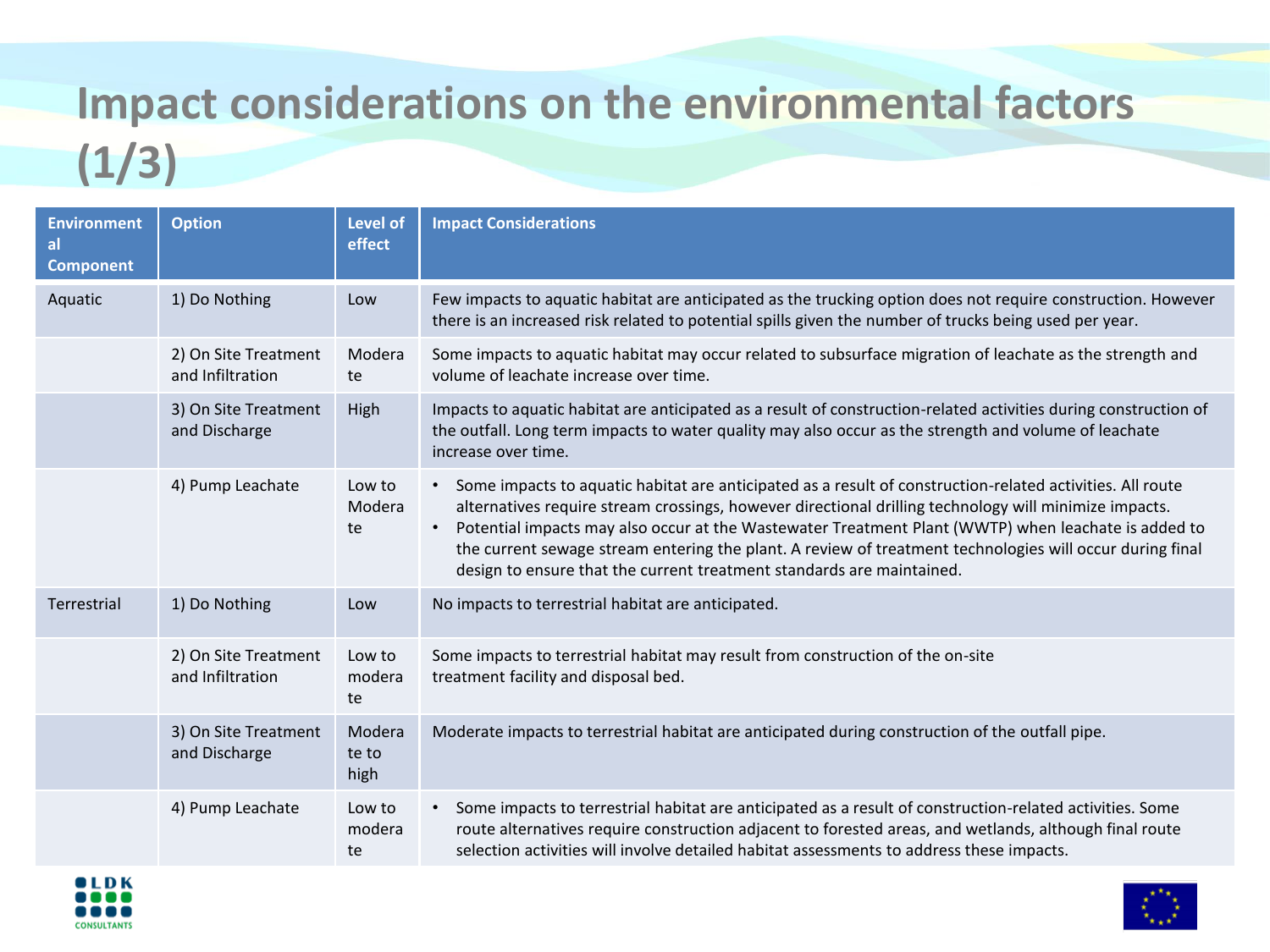# **Impact considerations on the environmental factors**

# **(2/3)**

| <b>Environmental</b><br><b>Component</b> | <b>Option</b>                               | <b>Level of effect</b> | <b>Impact Considerations</b>                                                                                                                                                                                                                                                                                                                                                                                                                                                            |
|------------------------------------------|---------------------------------------------|------------------------|-----------------------------------------------------------------------------------------------------------------------------------------------------------------------------------------------------------------------------------------------------------------------------------------------------------------------------------------------------------------------------------------------------------------------------------------------------------------------------------------|
| Heritage                                 | 1) Do Nothing                               | Low                    | No impacts to cultural heritage features are anticipated.                                                                                                                                                                                                                                                                                                                                                                                                                               |
|                                          | 2) On Site<br>Treatment and<br>Infiltration | Low                    | Few impacts to cultural heritage features are anticipated, assuming that construction of<br>the treatment facility and disposal bed can occur within the limits of the existing landfill<br>site.                                                                                                                                                                                                                                                                                       |
|                                          | 3) On Site<br>Treatment and<br>Discharge    | Low to moderate        | Some impacts to cultural heritage features may occur during construction of the outfall<br>pipe. A stage 2 Archaeological assessment would need to be completed along the<br>anticipated route.                                                                                                                                                                                                                                                                                         |
|                                          | 4) Pump Leachate                            | Moderate               | Some impacts to cultural heritage features may occur during construction. A stage 2<br>Archaeological assessment would need to be completed along the anticipated route<br>once a preferred route is selected.                                                                                                                                                                                                                                                                          |
| Community                                | 1) Do Nothing                               | Moderate               | Increased truck traffic resulting from the leachate transportation results in increased<br>noise and traffic on roads surround the landfill.                                                                                                                                                                                                                                                                                                                                            |
|                                          | 2) On Site<br>Treatment and<br>Infiltration | Moderate to high       | • Site of the proposed infiltration facilities could result in negative impacts to adjacent<br>properties if land acquisition is required to obtain a sufficient land base for disposal.<br>Subsurface disposal may also increase offsite leachate impacts to adjacent<br>$\bullet$<br>properties.<br>Operation of the facilities should not negatively impact the community as the<br>$\bullet$<br>facilities will be situated within or adjacent to the existing landfill operations. |
|                                          | 3) On Site<br>Treatment and<br>Discharge    | Moderate               | Few impacts are anticipated during construction and implementation of this option,<br>however long term impacts to downstream properties could increase over time as<br>the strength of the leachate increases.<br>Public perception of this alternative is anticipated to be negative.<br>$\bullet$                                                                                                                                                                                    |
|                                          | 4) Pump Leachate                            | Low to moderate        | • Some construction related impacts are anticipated during construction from noise,<br>dust and temporary road restrictions during installation.<br>Few impacts are anticipated during operation of the facilities.<br>$\bullet$                                                                                                                                                                                                                                                        |

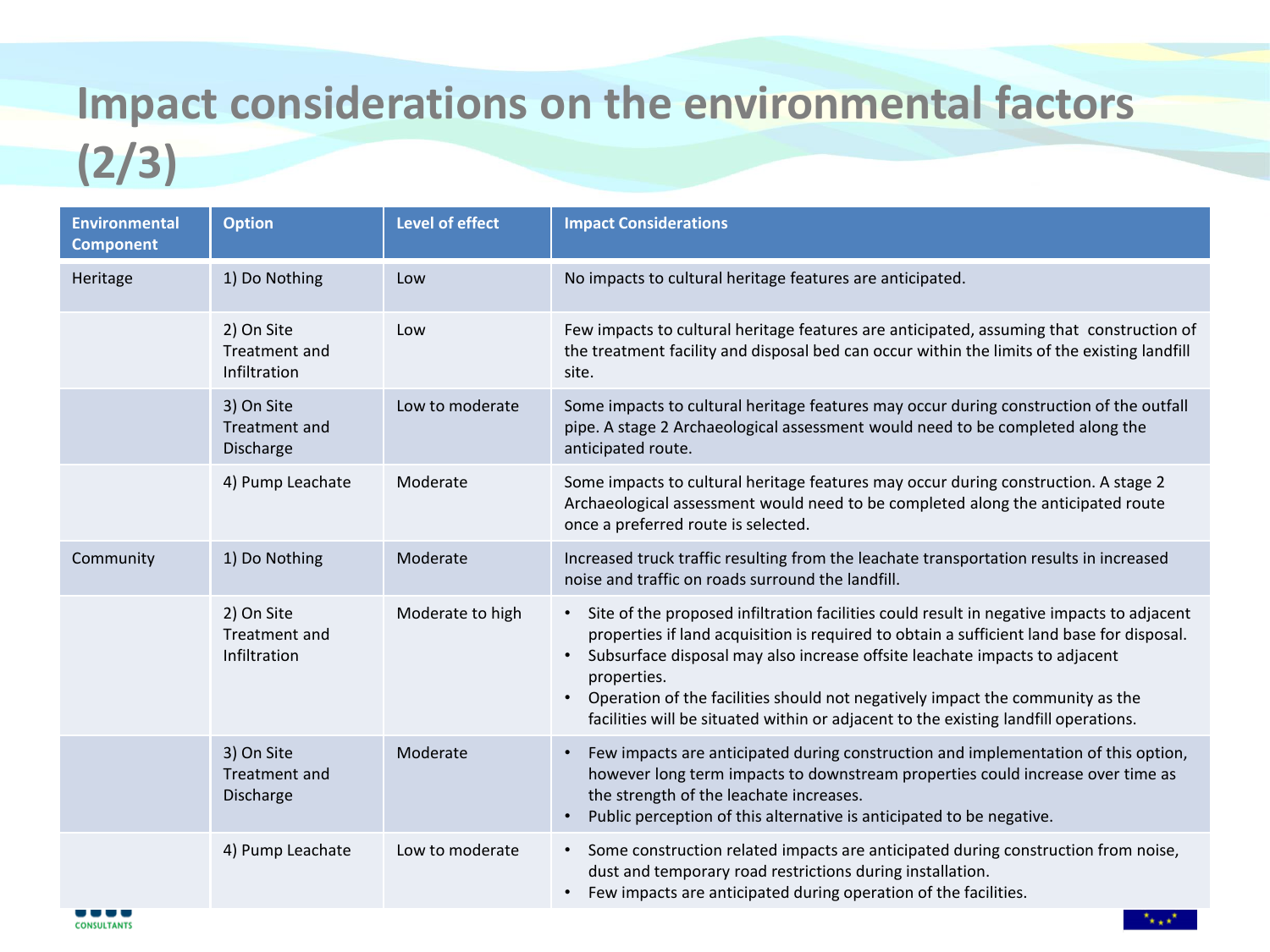# **Impact considerations on the environmental factors**

## **(3/3)**

| <b>Environmenta</b><br><b>Component</b> | <b>Option</b>                         | <b>Level of effect</b> | <b>Impact Considerations</b>                                                                                                                                                                                                                                                                                                                                                                                                      |  |
|-----------------------------------------|---------------------------------------|------------------------|-----------------------------------------------------------------------------------------------------------------------------------------------------------------------------------------------------------------------------------------------------------------------------------------------------------------------------------------------------------------------------------------------------------------------------------|--|
| Municipal                               | 1) Do Nothing                         | High                   | Most expensive alternative                                                                                                                                                                                                                                                                                                                                                                                                        |  |
|                                         | 2) On Site Treatment and Infiltration | Moderate               | Moderately expensive option to implement and to operate over the long term.<br>$\bullet$<br>Potential for increased treatment costs over time as leachate volumes and strength<br>$\bullet$<br>increases over time.                                                                                                                                                                                                               |  |
|                                         | 3) On Site Treatment and Discharge    | Moderate               | Moderately expensive option to implement and to operate over the long term.<br>$\bullet$<br>Potential for increased treatment costs over time as leachate volumes and strength<br>$\bullet$<br>increases over time.                                                                                                                                                                                                               |  |
|                                         | 4) Pump Leachate                      | Low to<br>moderate     | Least expensive alternative. Different routing options vary in construction related costs<br>depending on the length of the individual routes, the number of crossings, and the<br>number of cleanouts required.<br>Opportunities to partner with adjacent agricultural industries make this option more<br>$\bullet$<br>favorable to the local community.<br>Operational costs are anticipated to the lowest over the long term. |  |
| Transportation                          | 1) Do Nothing                         | High                   | Impacts to existing road infrastructure are high due to the number of trucks required to<br>transport the leachate, based upon current volumes.                                                                                                                                                                                                                                                                                   |  |
|                                         | 2) On Site Treatment and Infiltration | Low                    | Few impacts to the existing transportation network are anticipated from implementation of<br>this option.                                                                                                                                                                                                                                                                                                                         |  |
|                                         | 3) On Site Treatment and Discharge    | Low                    | Few impacts to the existing transportation network are anticipated from implementation of<br>this option.                                                                                                                                                                                                                                                                                                                         |  |
|                                         | 4) Pump Leachate                      | Low to<br>moderate     | Minor impacts to the existing road infrastructure are anticipated during construction<br>$\bullet$<br>Consultation with the local authorities will be undertaken during the detailed design<br>$\bullet$<br>phase in order to select the preferred location within the road allowance.<br>No impacts are anticipated during operation of the facilities.<br>$\bullet$                                                             |  |



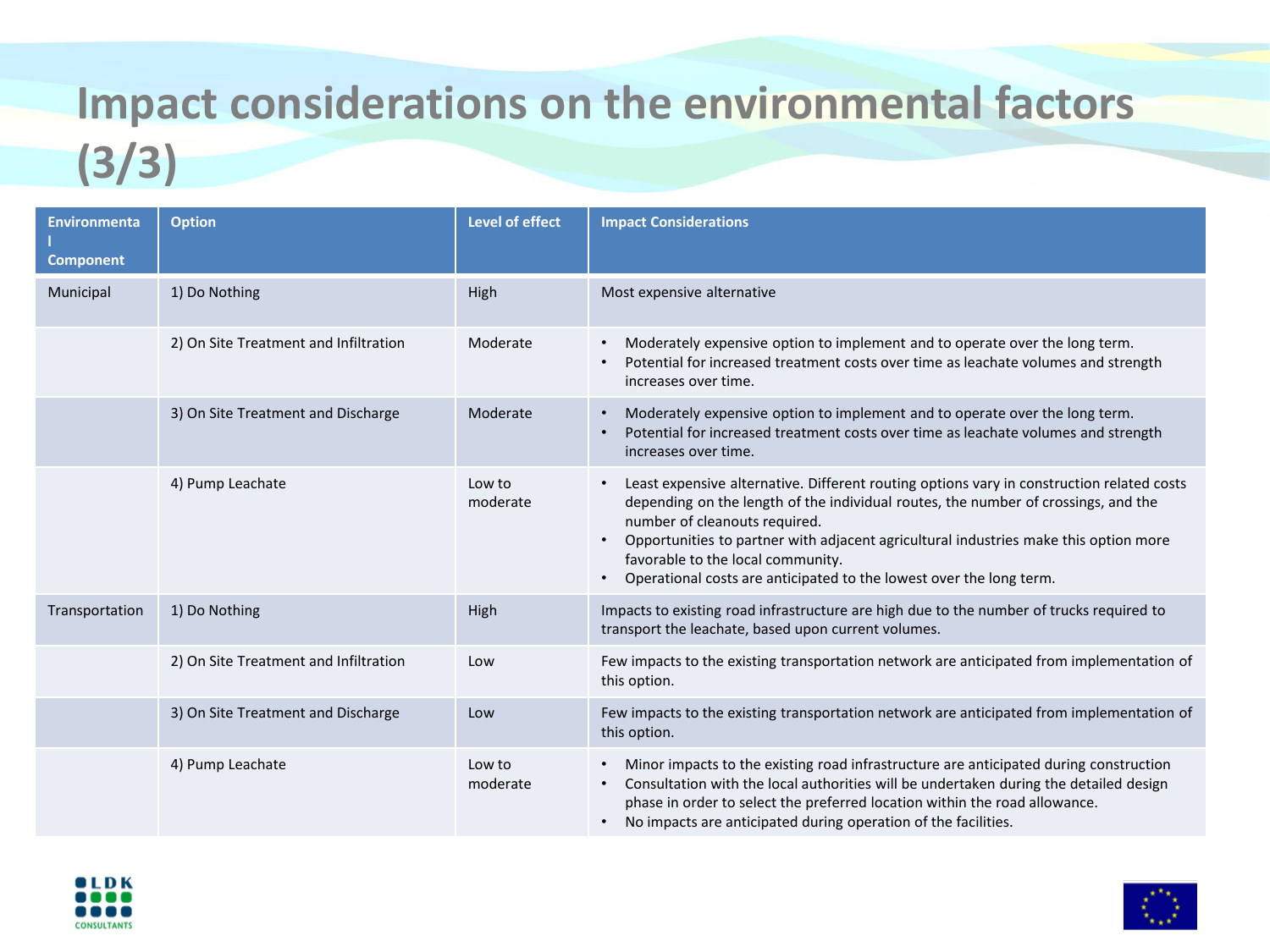## **Mitigation (1/2)**

- **Measures envisaged to avoid, prevent, reduce or, if possible, offset any identified significant adverse effects on the environment**
- **From the previous analysis it is obvious where impacts are greatest**
- **Using this information ways to avoid negative impacts should be developed**
- **Best working with the developer with this section as they know the project best**



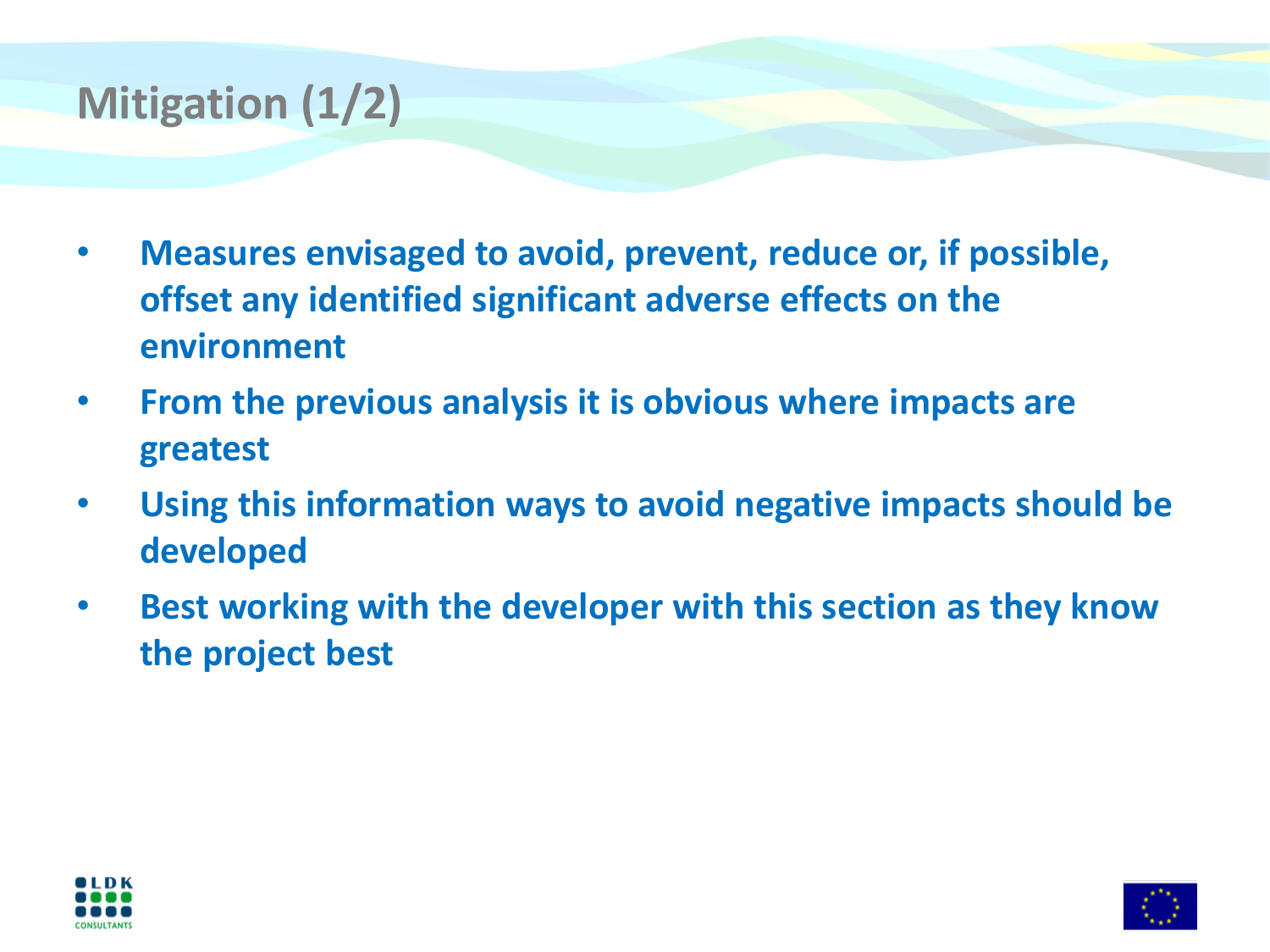# **Mitigation (2/2)**

#### **Types of mitigation measures:**

| <b>Measures to prevent</b> |  |
|----------------------------|--|
|----------------------------|--|

- •Impact avoidance by:
- Changing means or techniques, not undertaking certain Projects or components that could result in adverse impacts.
- Changing the site, avoiding areas that are environmentally sensitive.
- Putting in place preventative measures to stop adverse effects from occurring.

#### Measures to reduce

- Impact minimisation by:
- Scaling down or relocating the Project.
- Redesign elements of the Project.
- Using a different technology.
- Taking supplementary measures to reduce the impacts either at the source or at the receptor (such as noise barriers, waste gas treatment, type of road surface).

### Measures to offset

- Offset or compensate for residual adverse impacts that cannot be avoided or further reduced in one area with improvements elsewhere with:
- Site remediation / rehabilitation / restoration.
- Resettlement.
- Monetary compensation.



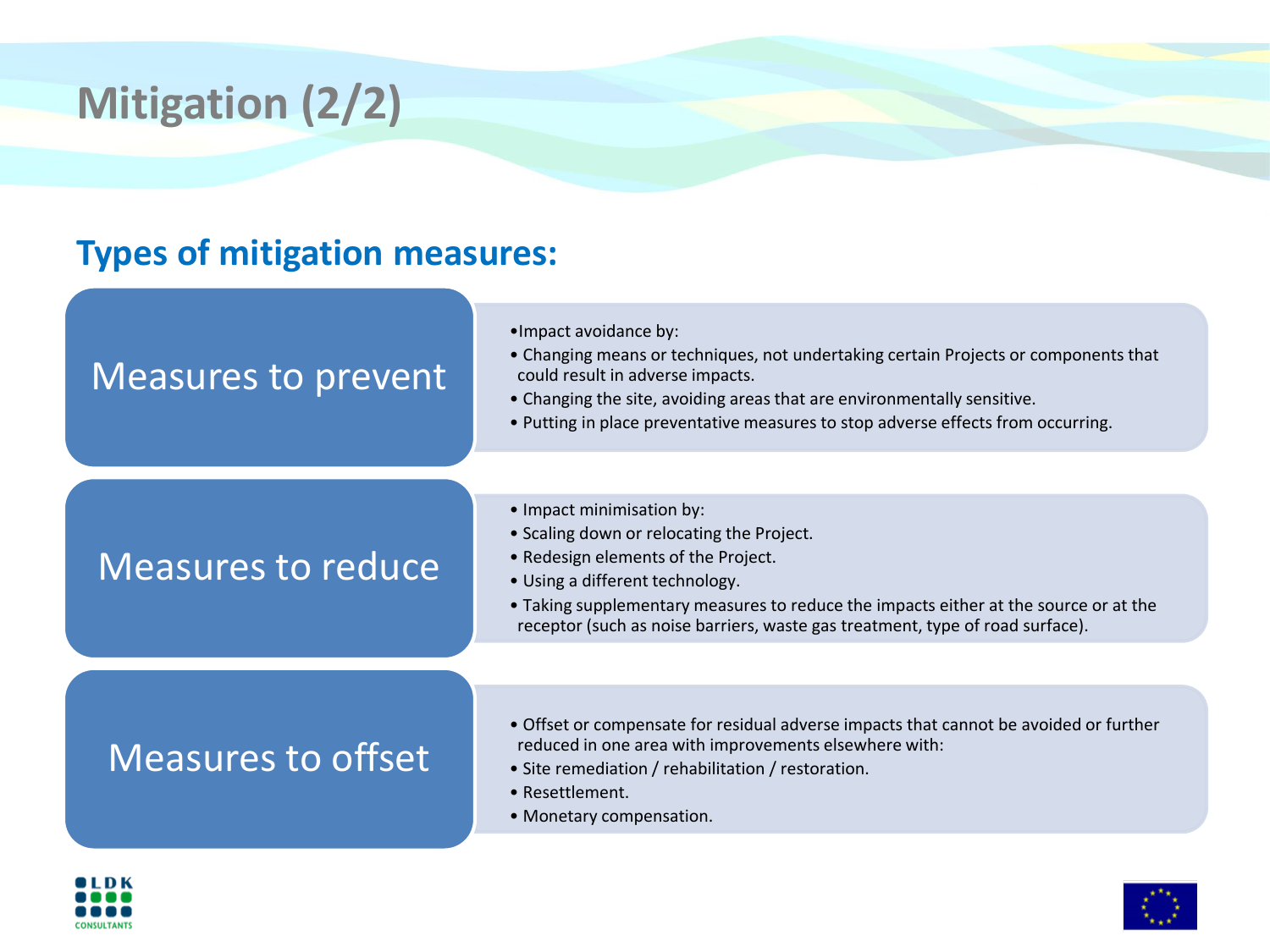## **Monitoring (1/2)**

- **This section covers the legislative requirements to ensure that adequate Monitoring Measures are in place, both during the construction and operational phases of the Project.**
- **Monitoring Measures may be developed directly for the Project in question, or may arise from other requirements – EU or national legislation governing the operation of a Project, funding requirements or other sources**
- **Generally, Monitoring Measures can help to ensure that Projects meet all existing environmental legal requirements, and that impacts are in line with EA Report Projections. They should also ensure that any Mitigation or Compensation Measures for expected significant effects are carried out as planned.**
- **Monitoring Measures should be specific and detailed enough to ensure their implementation, including defining roles, responsibilities, and resources. In some cases, economies of scale can be achieved through the joint monitoring of related Projects. Measures should also be capable of identifying important unforeseen effects**



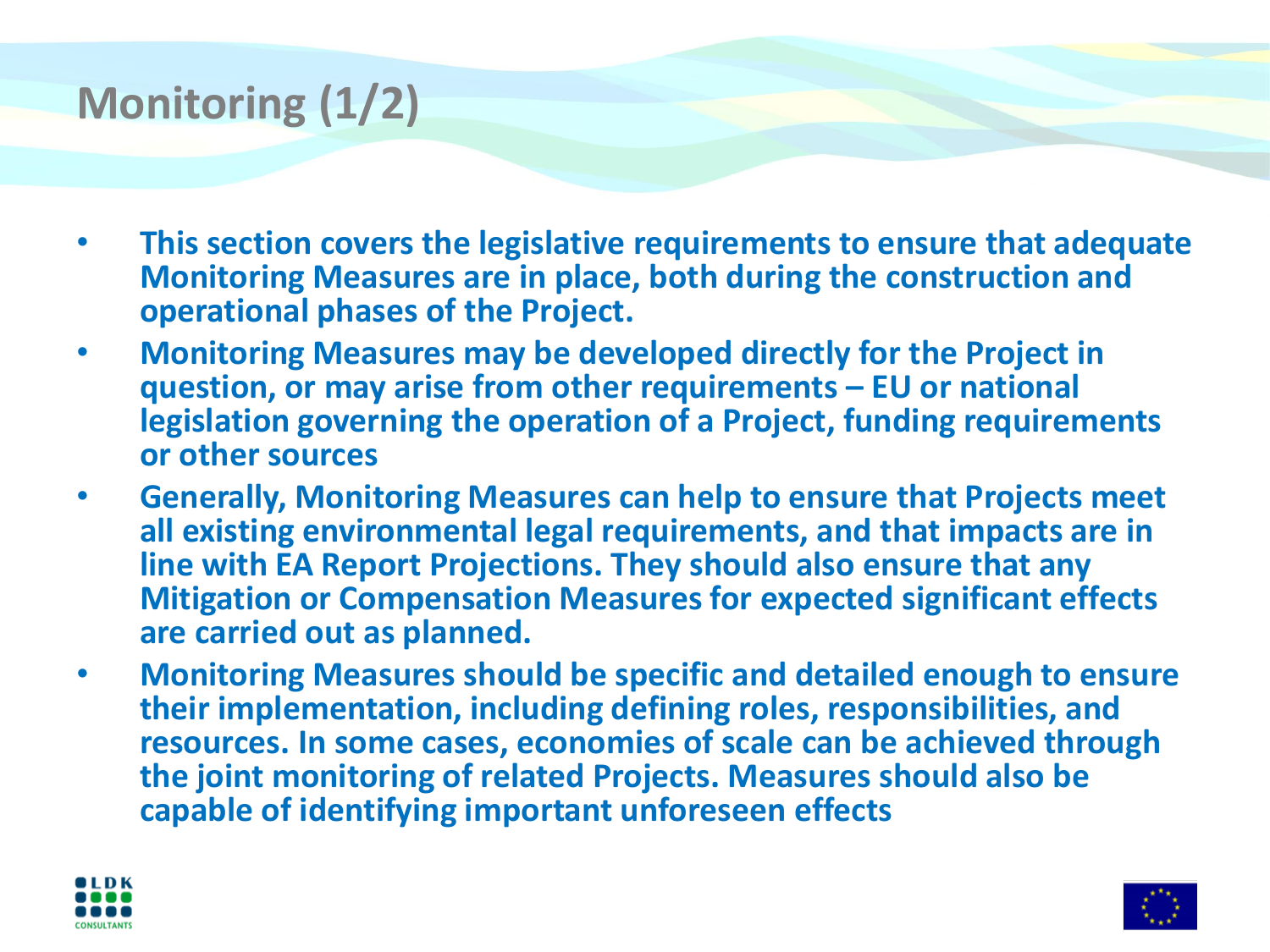# **Monitoring (2/2)**

**The monitoring requirements can help ensure:**

- **Significant adverse impacts from the construction and operation of Projects do not exceed impacts Projected in the EIA Report and that measures taken to offset such impacts are carried out as planned**
- **The methods with which significant adverse effects can be assessed for robustness. This can help to improve the identification of impacts in future EA Reports**
- **The EA is in line with other legislation**



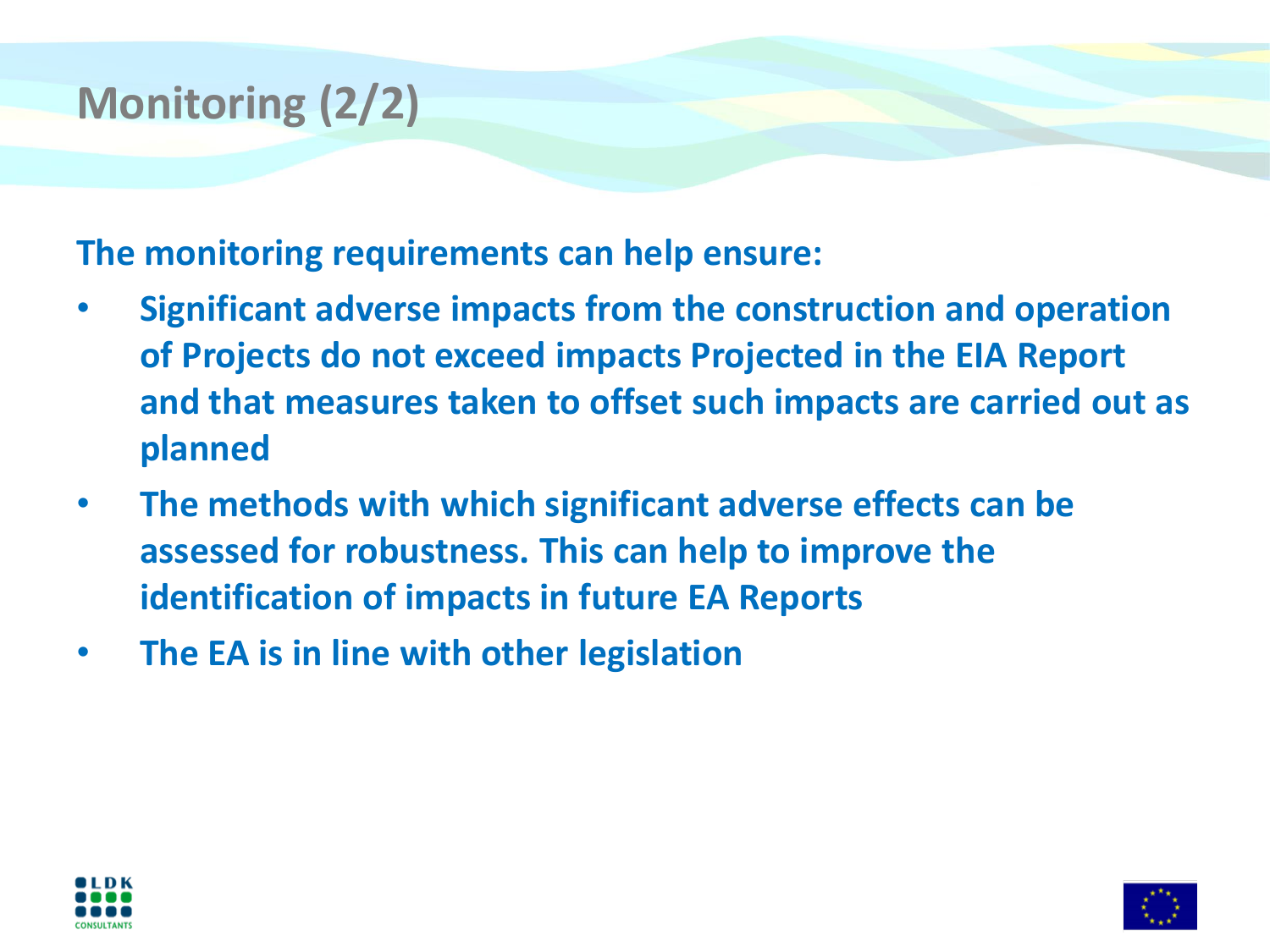## **Non-technical summary (1/2)**

- **The EA is in the public domain and be used in the decision making process**
- **It is important that the information is available to the public**
- **This section is a summary that does not include jargon or complicated diagrams**
- **It should be understood by the informed lay-person**



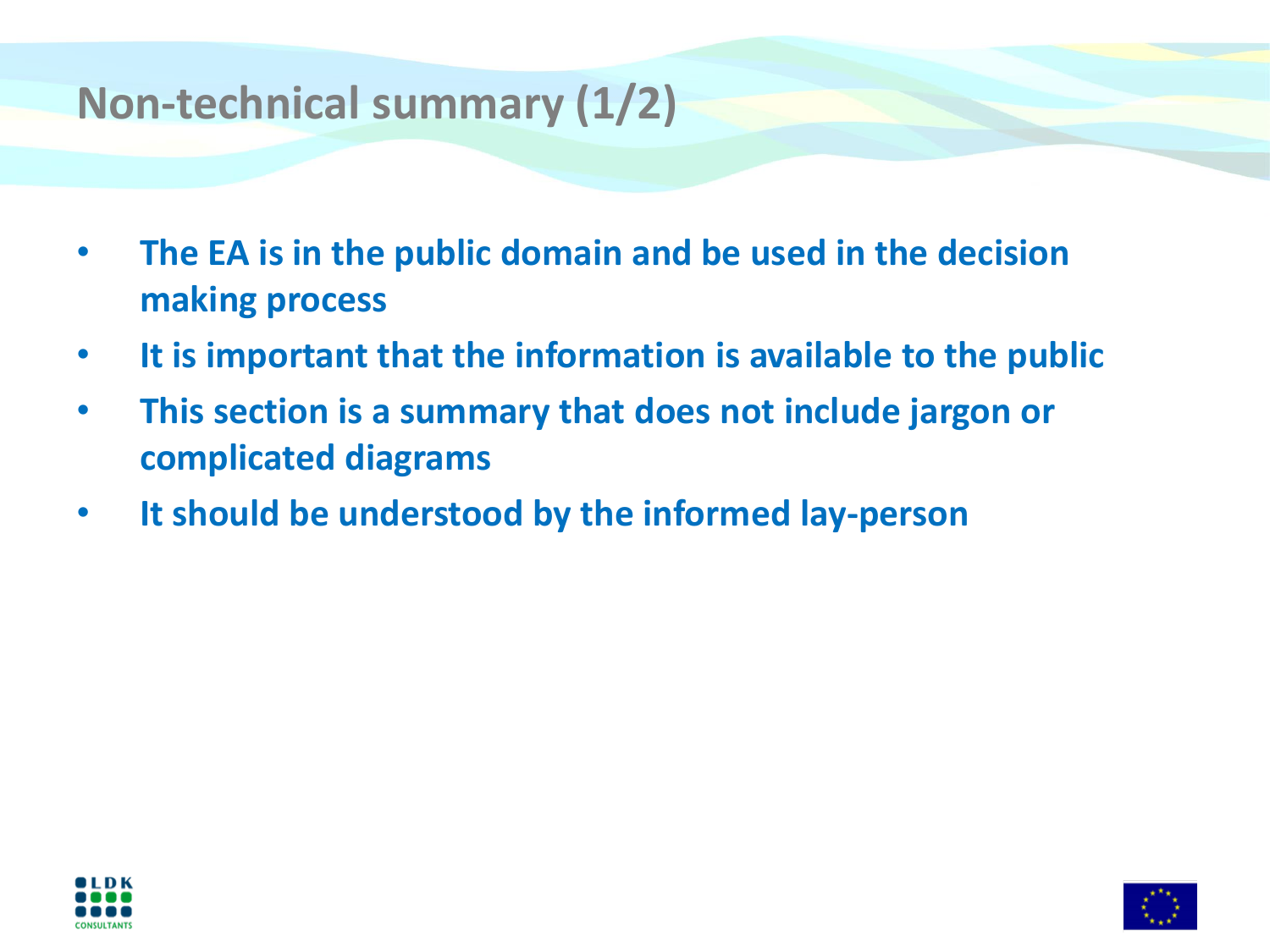## **Non-technical summary (2/2)**

#### **The qualities of a good Non-Technical Summary**

- **The Non-Technical Summary is easily identifiable and is accessible within the EA Report**
- **The Non-Technical Summary provides a concise, but comprehensive description of the Project, its environment, the effects of the Project on the environment, the proposed Mitigation Measures, and the proposed monitoring arrangements**
- **The Non-Technical Summary highlights any significant uncertainties about the Project and its environmental effects**
- **The Non-Technical Summary explains the Development Consent process for the Project and the role of the EA in that process**
- **The Non-Technical Summary provides an overview of the approach to the assessment;**
- **The Non-Technical Summary is written in non-technical language, avoiding technical terms, detailed data and scientific discussion;**
- **The Non-Technical Summary is comprehensible to a lay member of the public.**



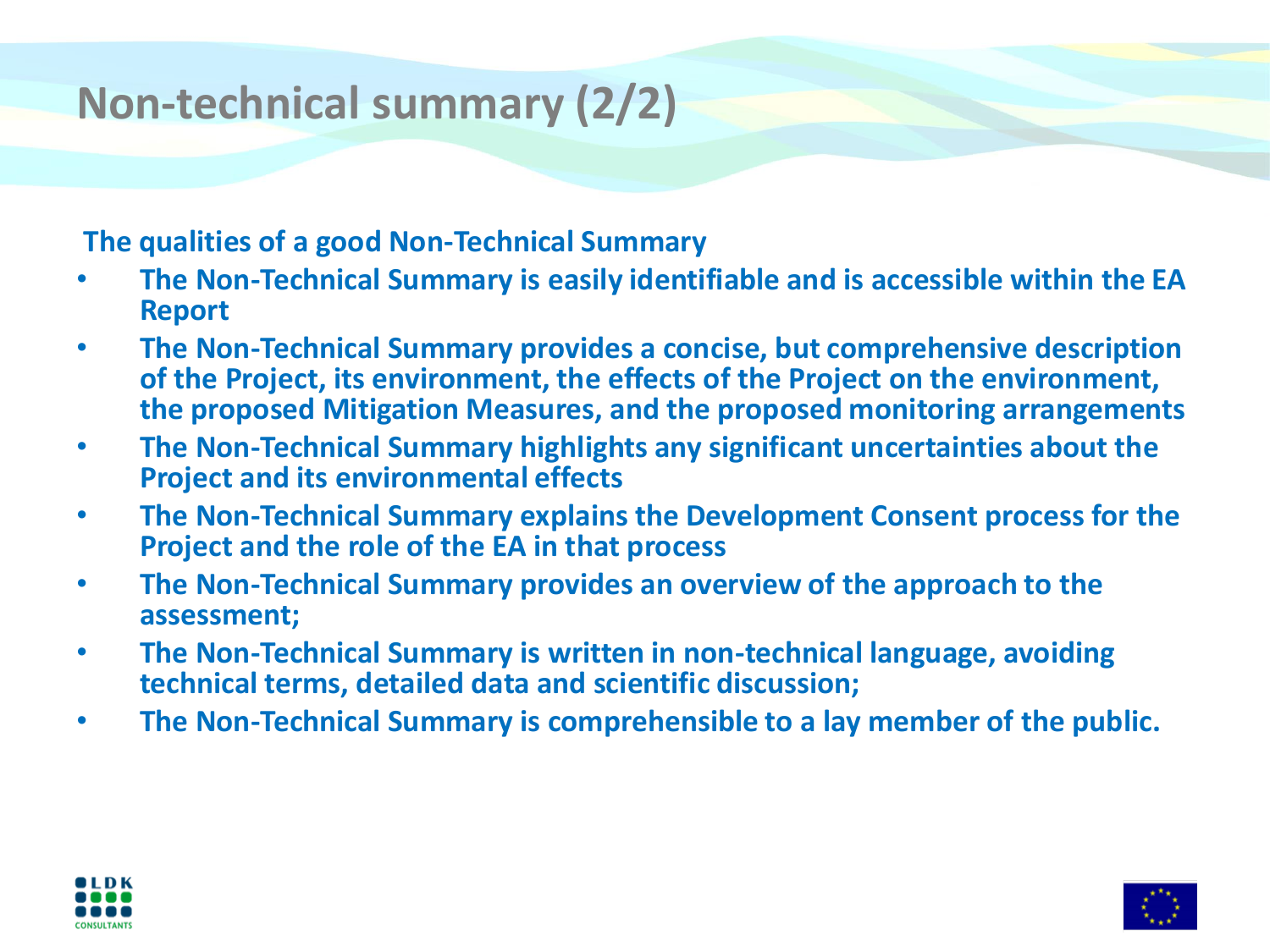### **Lack of know-how/technical difficulties**

- **This section is to advise any areas of weakness in knowledge**
- **It can be used to focus areas of future research**
- **Some developers see the EA as a starting block for poor environmental management**



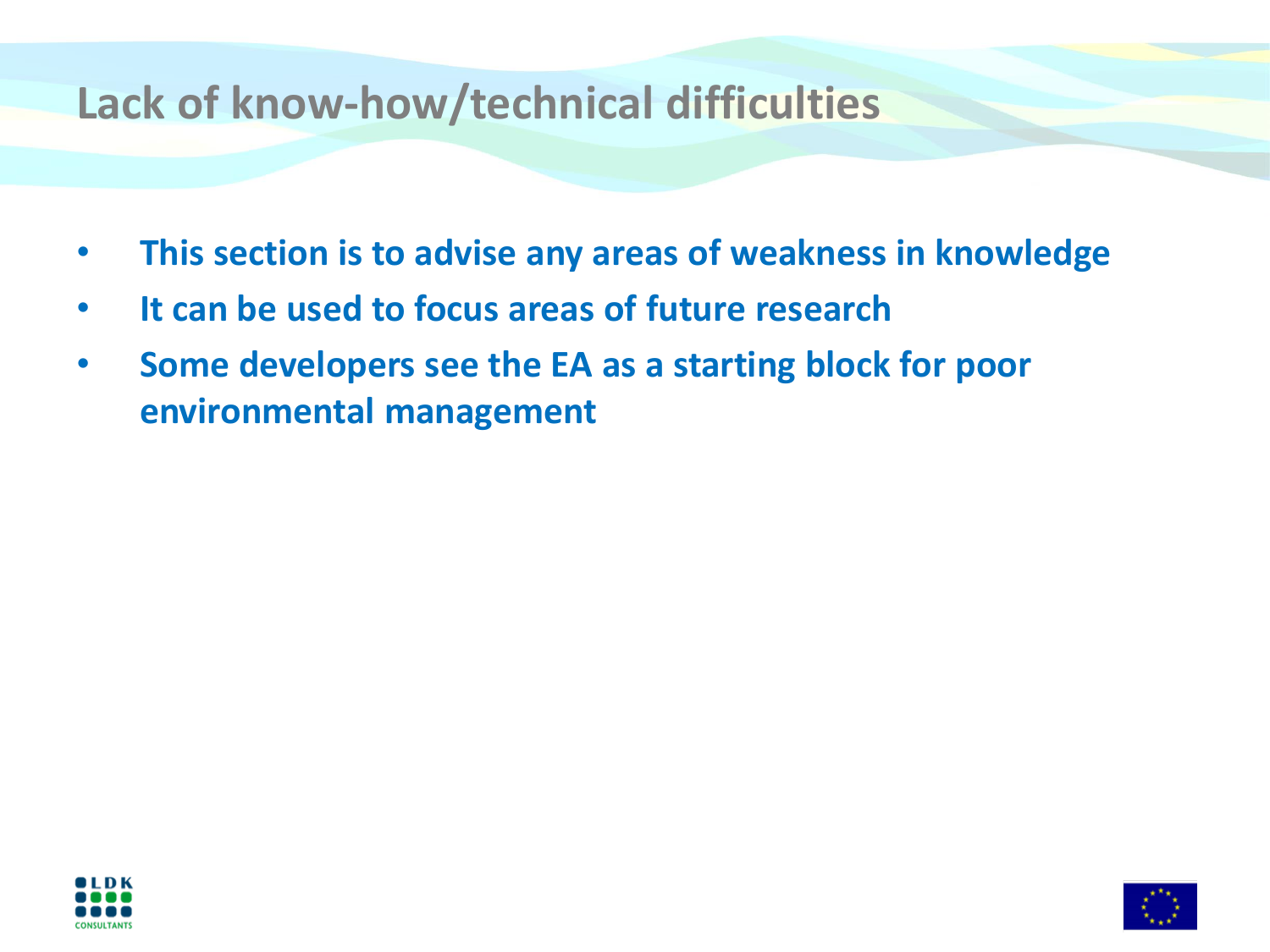## **The qualities of a good EA Report (1/2)**

- **A clear structure with a logical sequence that describes, for example, existing Baseline conditions, predicted impacts (nature, extent and magnitude), scope for mitigation, proposed Mitigation/Compensation Measures, significance of unavoidable/residual impacts for each environmental factor**
- **A table of contents at the beginning of the document**
- **A description of the Development Consent procedure and how EIA fits within it**
- **Reads as a single document with appropriate cross-referencing**
- **Is concise, comprehensive and objective**
- **Is written in an impartial manner without bias**
- **Includes a full description and comparison of the Alternatives studied**
- **Makes effective use of diagrams, illustrations, photographs and other graphics to support the text**
- **Uses consistent terminology with a glossary**



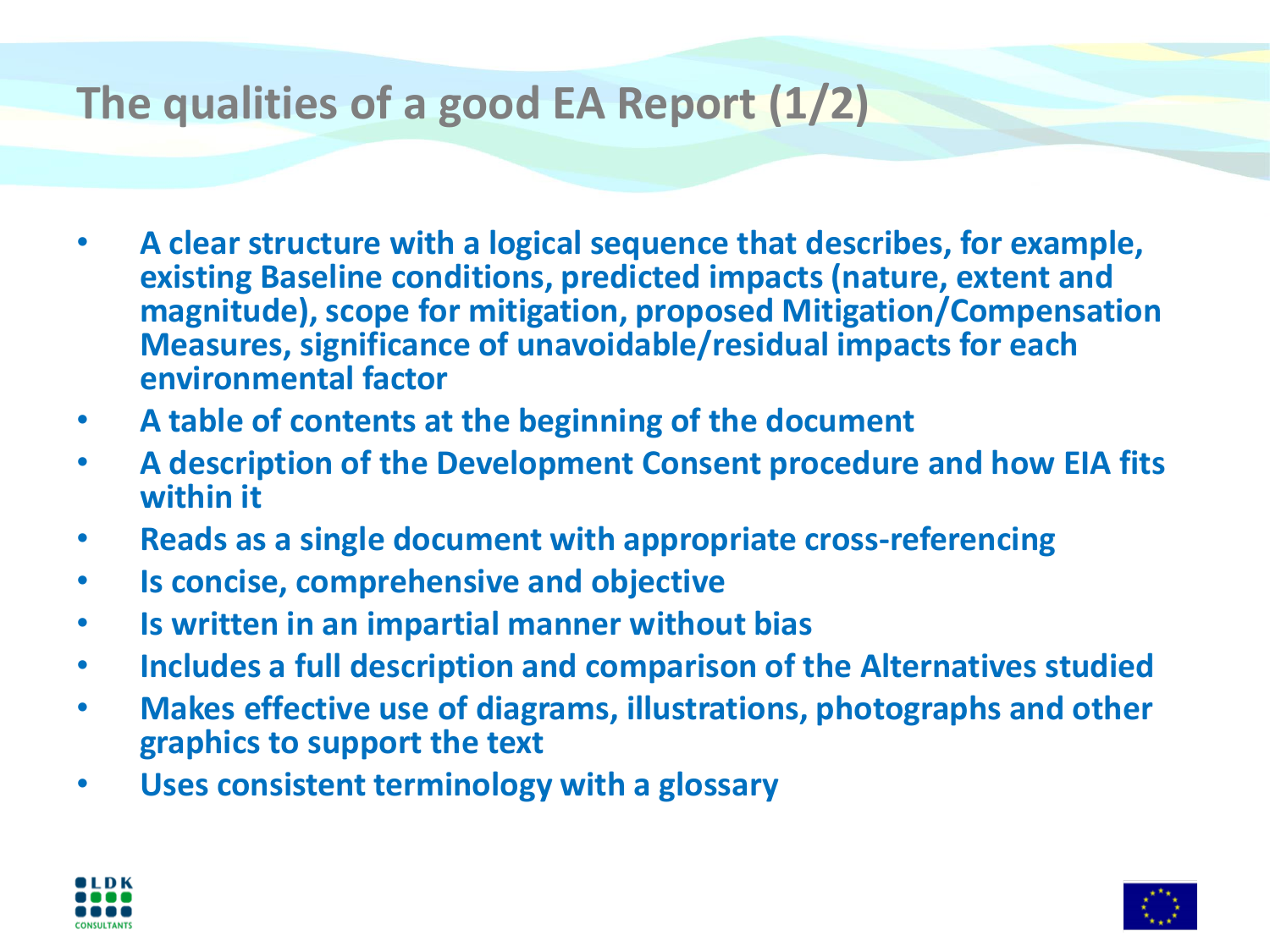## **The qualities of a good EA Report (2/2)**

- **References all information sources used**
- **Has a clear explanation of complex issues**
- **Contains a good description of the methods used for the studies of each environmental factor**
- **Covers each environmental factor in a way which is proportionate to its importance**
- **Provides evidence of effective consultations (if some consultations have already taken place)**
- **Provides basis for effective consultations to come**
- **Makes a commitment to mitigation (with a programme) and to monitoring**
- **Contains a Non-Technical Summary which does not contain technical jargon**
- **Contains, where relevant, a reference list detailing the sources used for the description and assessments included in the report**



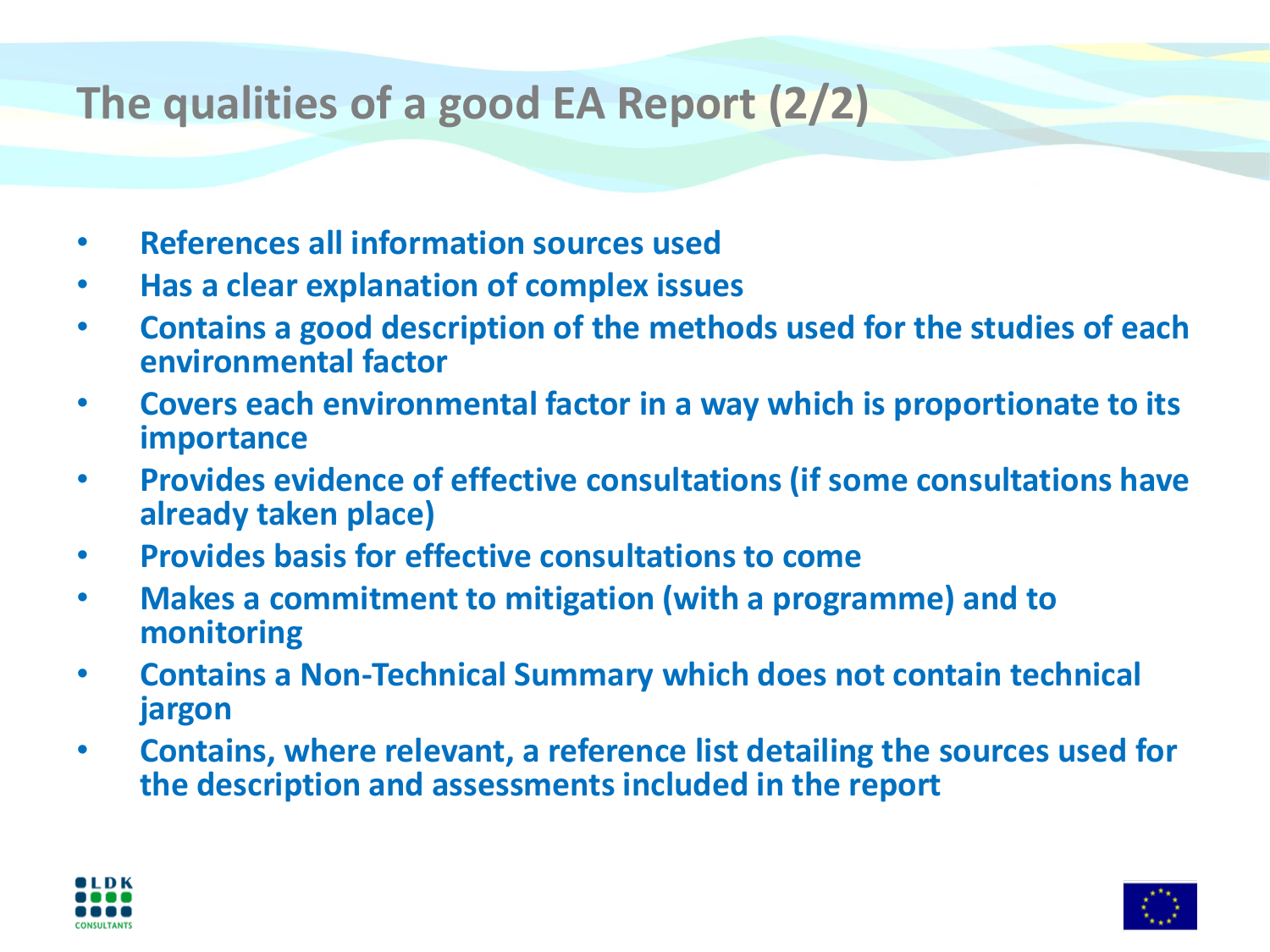### **Quality of experts**

**The effectiveness of the EA procedure relies upon high-quality EA Reports that can be properly reviewed and evaluated by competent experts and which can contribute to sound decision-making. In order for this to be possible, the competent experts must be involved in both the preparation and in the review of the EA Report**

- **The Developer needs to ensure the quality of the experts who prepare the EA Report**
- **The Competent Authority needs to ensure that it has access to the necessary expertise to review and to evaluate the EA Report**
- **The Competent Authority must be able to request more information, where relevant, from the Developer.**



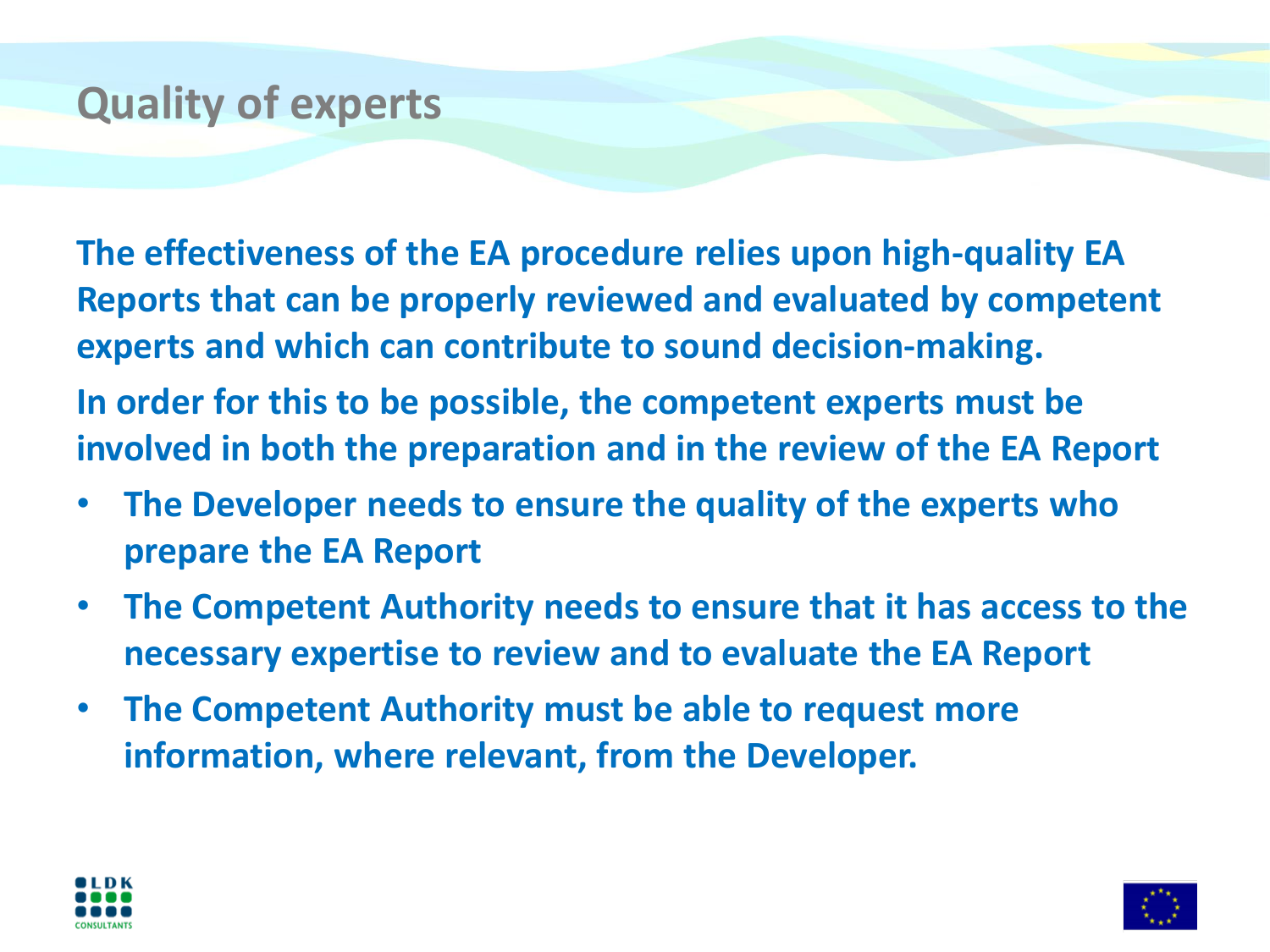## **Consultation program (1/2)**

- **The EIA Report is an informative decision-making tool. Once it has been prepared by the Developer, it has to be examined by the public and various concerned authorities.**
- **Consultations include two main elements:**
	- informing the consultees; and
	- giving consultees, whether the public or public authorities, time to prepare and participate effectively in the environmental decision-making.



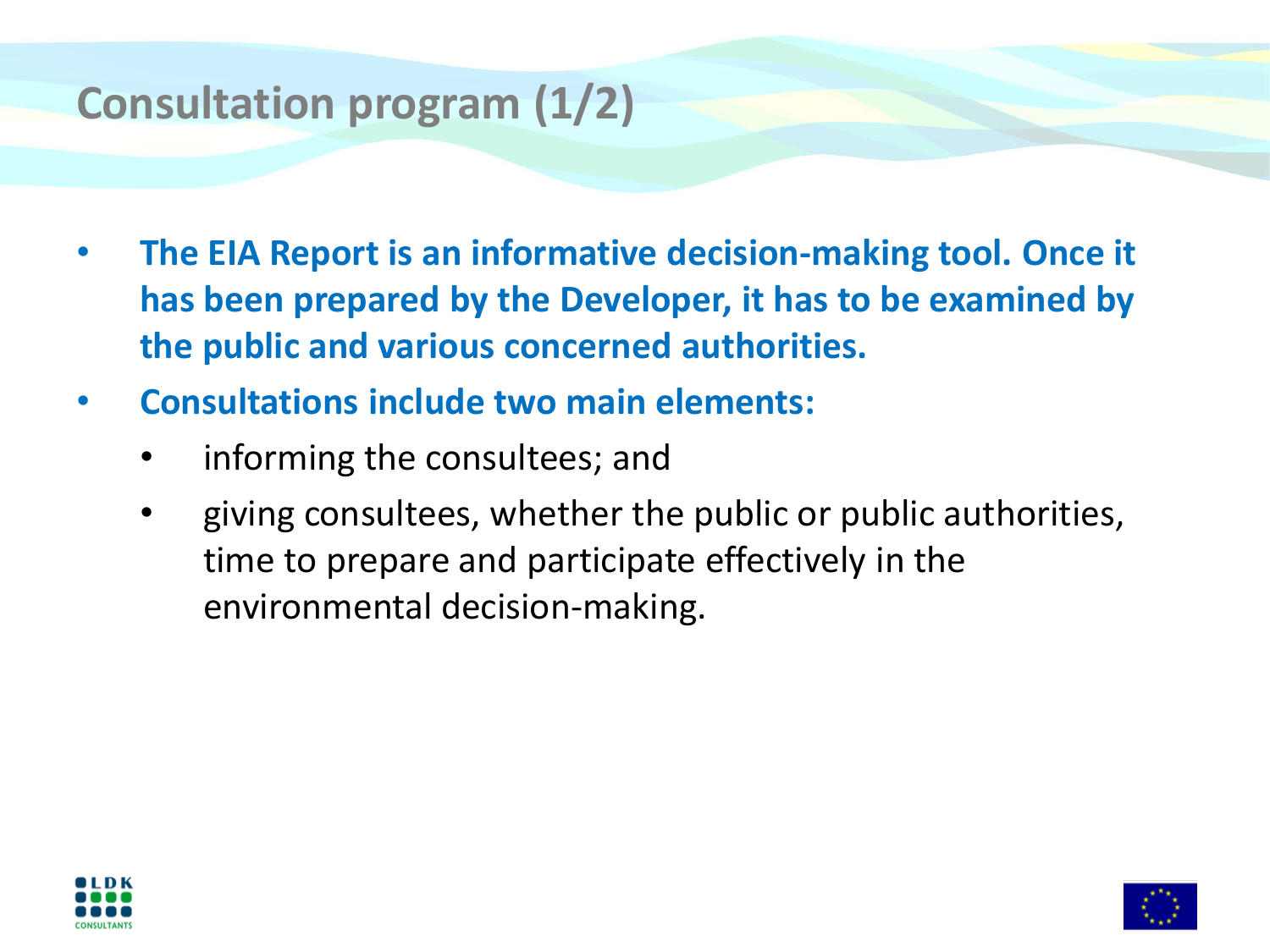# **Consultation program (2/2)**

#### **Groups to be consulted:**

- **Public Authorities likely to be concerned**
- **The public concerned**
- **Relevant Parties in affected other Member States**



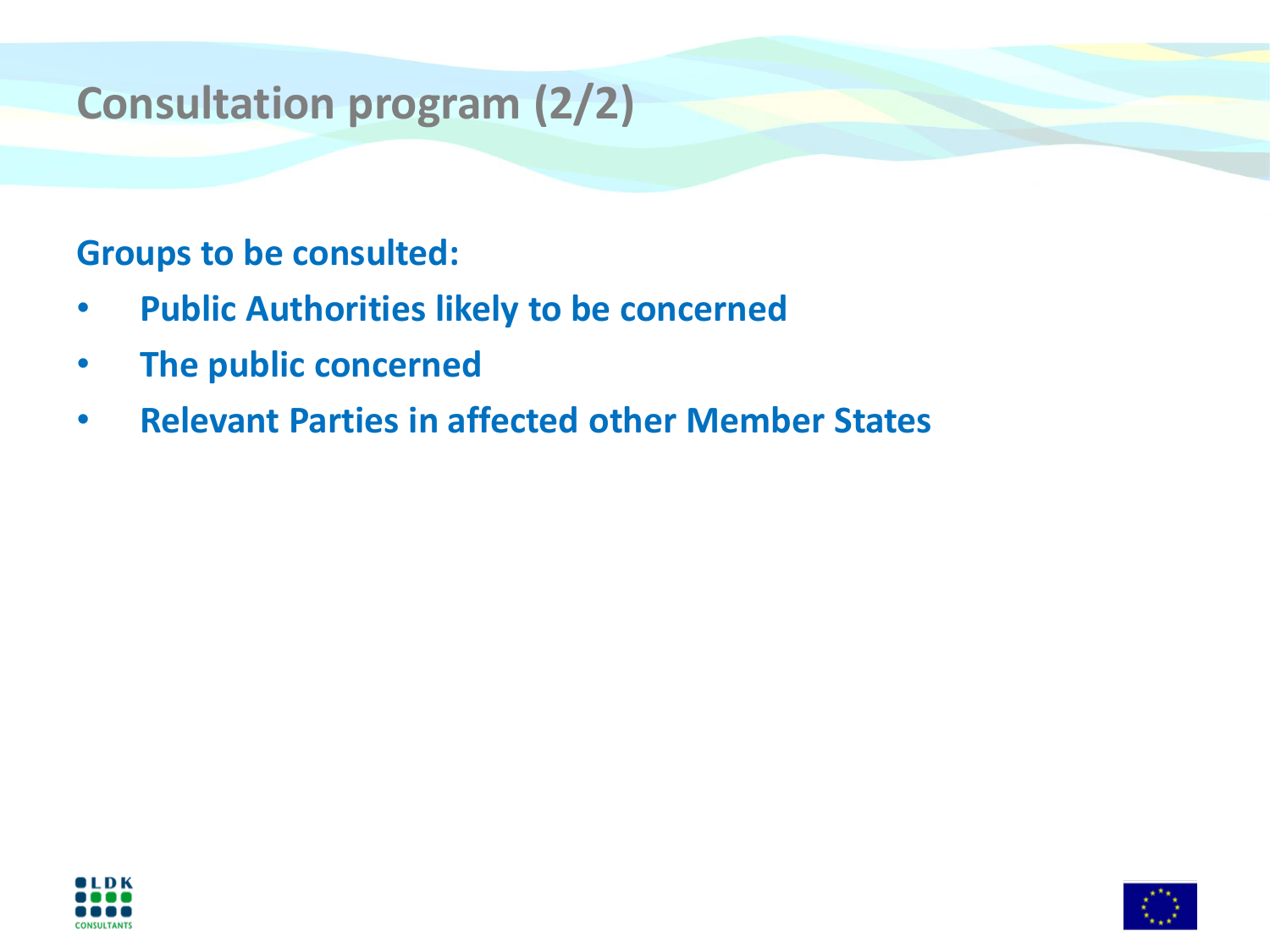### **Decision Making**

- **Decision-making ensures that a clear justification of the reasons and the conditions associated with the decision to grant (or refuse) development consent are provided and that environmental conditions stemming from the EA decision are not sidelined when making the development consent decision.**
- **The aim is to ensure that the EA process has informed the decision-making process, and that a high level of environmental protection can be guaranteed once the Project is implemented and operating.**